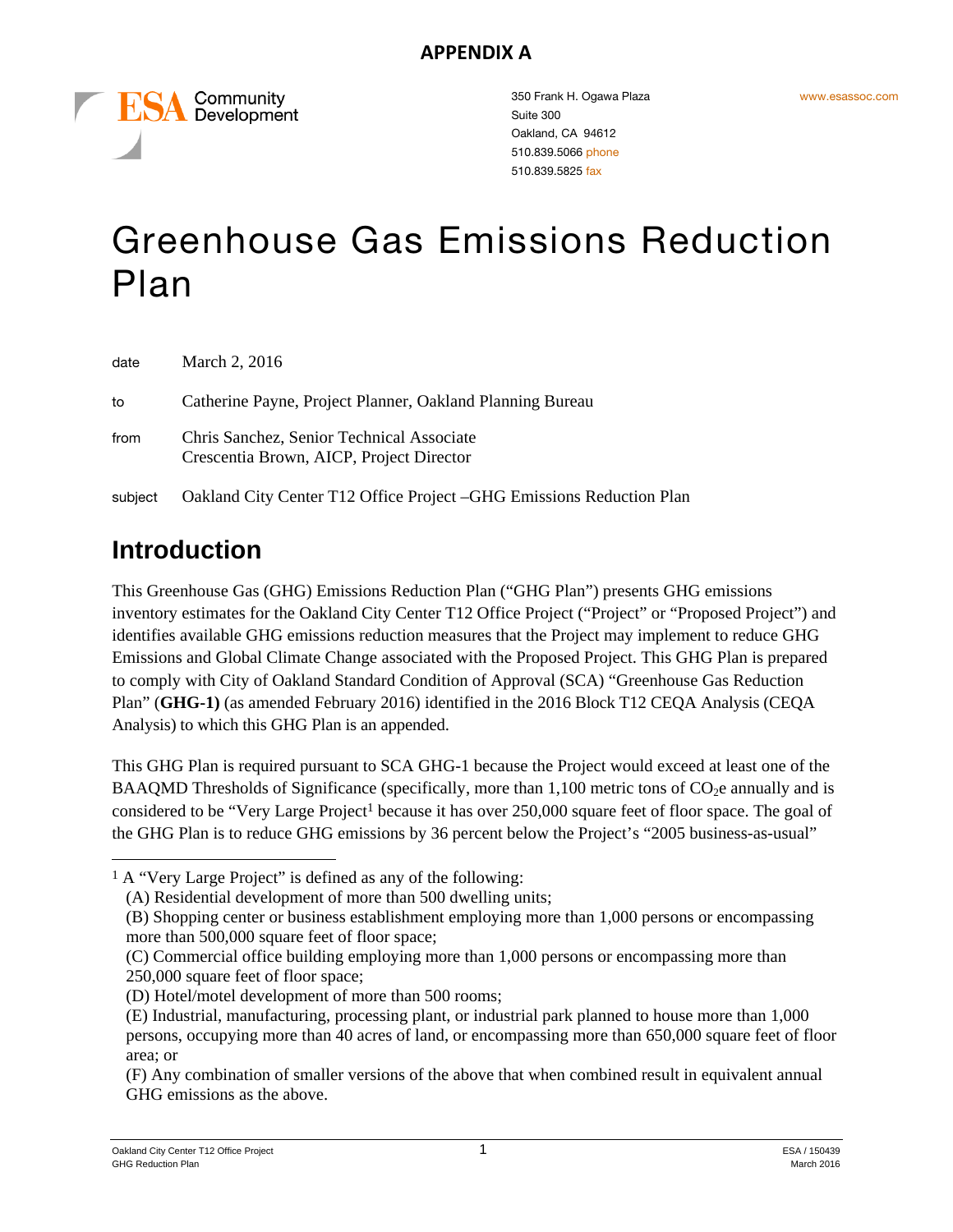baseline GHG emissions (as explained below) to help achieve the City's goal of reducing GHG emissions, consistent with the goal of the City's Energy and Climate Action Plan (ECAP adopted in 2012)

This GHG Reduction Plan includes, (a) a detailed GHG emissions inventory for the Project under a 2005 "business-as-usual" scenario with no consideration of Project design features, or other energy efficiencies; (b) an "adjusted" baseline GHG emissions inventory for the Project (at Buildout year 2019), taking into consideration energy efficiencies included as part of the Project (including the City's Standard Conditions of Approval, proposed mitigation measures, Project design features, and other City requirements), and quantified additional GHG reduction measures available to further reduce GHG emissions beyond the adjusted GHG emissions; and (c) requirements for ongoing monitoring and reporting to demonstrate that the additional GHG reduction measures are being implemented.

The incorporation of assumptions and transportation demand management (TDM) vehicle trip reduction measures from the Oakland City Center T12 TDM Plan (TDM Plan) prepared by Fehr & Peers (February 2016) and included in Appendix C to the CEQA Analysis to which this GHG Plan is also appended is assumed to be part of the Project under item (b) above. TDM trip reductions identified in the TDM Plan can substantially reduce mobile source emissions generated of the Project, which are the most significant contributor. As presented in this GHG Plan, GHG emissions from the Proposed Project with incorporation of the TDM Plan result in a less than significant impact compared to the City's significance thresholds for GHG emissions, which incorporate the Bay Area Air Quality Management District's (BAAQMD) adopted CEQA Thresholds. However, pursuant to SCA GHG-1, the Project must still demonstrate achievement of a 36 percent reduction of GHG emissions compared to the 2005 business-asusual baseline.

This GHG Plan presents a specific, quantified GHG Reduction Plan Program that includes a menu of applicable GHG emissions reduction measures identified to reduce the Project's GHG emissions to the greatest extent practical and feasible. The GHG Plan will be implemented throughout the life of the Project in accordance with periodic compliance reporting, monitoring and funding requirements specified herein.

# **Summary of Impact Findings in this GHG Plan**

Total adjusted GHG emissions resulting from the Proposed Project Buildout (2019) were estimated in this GHG Plan factoring in all emissions reduction components, including Project design features, applicable City SCAs (including TDM trip reduction measures), as well as applicable regulatory requirements. These emissions differ slightly from those presented in the CEQA Analysis to which this GHG Plan is appended (see Table GHG-1 in Section VI [CEQA Checklist] of the CEQA Analysis), predominantly because the emissions estimated herein assume implementation of these TDM trip reduction measures which were not assumed for the CEQA analysis. Assumptions from the TDM Plan and GHG Plan are considered part of the Proposed Project, since preparation and implementation of each Plan is required pursuant to the City SCAs. Therefore, this analysis assesses CEQA impact significance based on the Project's GHG emissions with TDM trip reduction measures and baseline GHG emissions reduction measures incorporated.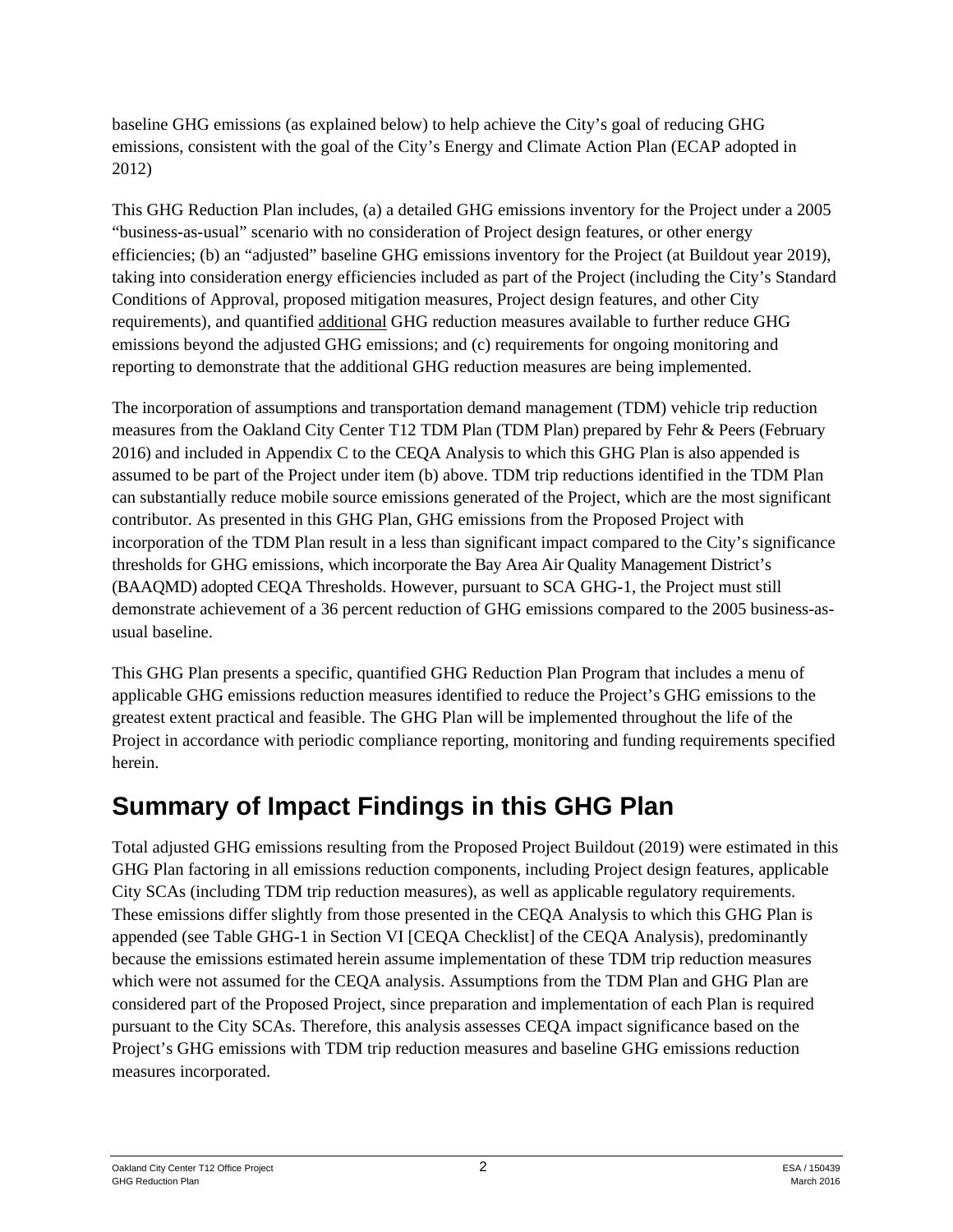While total Project GHG emissions of  $4.353$  MT of CO<sub>2</sub>e per year would exceed the BAAOMD CEOA threshold of 1,100 MT of CO<sub>2</sub>e annually, the results of 2.2 MT of CO<sub>2</sub>e per year per capital of service population would not exceed the BAAQMD efficiency-based CEQA threshold of 4.6 MT of  $CO<sub>2</sub>e$  per year per capital of service population. A significant impact occurs only if *both* thresholds are met or exceeded, therefore, the Project would result in a **less than significant** cumulative GHG emissions impact at Buildout since only one threshold is exceeded. (This is the same impact identified for the unadjusted baseline Project analyzed in the CEQA Analysis, which did not factor the TDM Plan.) GHG emissions reduction measures are identified to meet the 36 percent GHG reduction over 2005 business-as-usual as identified in the ECAP and SCA GHG-1. This analysis identifies that the Project must reduce its emissions by the 653 MT of CO<sub>2</sub>e per year to meet the 36 percent GHG reduction. (See Table 2 in Section 5.)

# **Organization of the Plan**

This GHG Plan is organized as follows:

#### **Part A: GHG Emissions Inventory and Impacts (p. 4)**

- 1.0 Discussion of GHG emissions background and CEQA Context (p. 4)
- 2.0 Identifies and discusses the emission sources that are included in the inventory, as well as other sources that are not included. (p. 5)
- 3.0 Identifies and discusses Project design features, applicable City Standard Conditions of Approval (including TDM measures), regulatory requirements, and General Plan policies and programs that would reduce GHG emissions from the Project. (p. 7)
- 4.0 Estimates the Project's "business-as-usual" 2005 GHG emissions inventory (considering construction and operations) in carbon dioxide equivalents (CO<sub>2</sub>e), generally *excluding* the emissions reductions resulting from the considerations in Section 3.0, above. (p. 10)
- 5.0 Estimates the Project's "adjusted" 2019 buildout year GHG emissions, which *include* the emissions reductions resulting from the considerations in Section 3.0 against the CEQA thresholds of significance for GHG impacts. (p. 12)

#### **Part B: Available GHG Reduction Measures and Reduction Plan Program (p. 16)**

- 6.0 Describes potential emission reduction measures from the State Of California's Scoping Plan. (p. 16)
- 7.0 Describes potential emission reduction measures published by the California Air Pollution Control Officer Association (CAPCOA). (p. 20)
- 8.0 Describes a set of additional GHG reduction measures that could be implemented by the Project to further reduce GHG emission beyond "adjusted" emissions (described in Section 5.0 above) to achieve the required 36 percent GHG reduction over 2005 business-as-usual. (p. 24)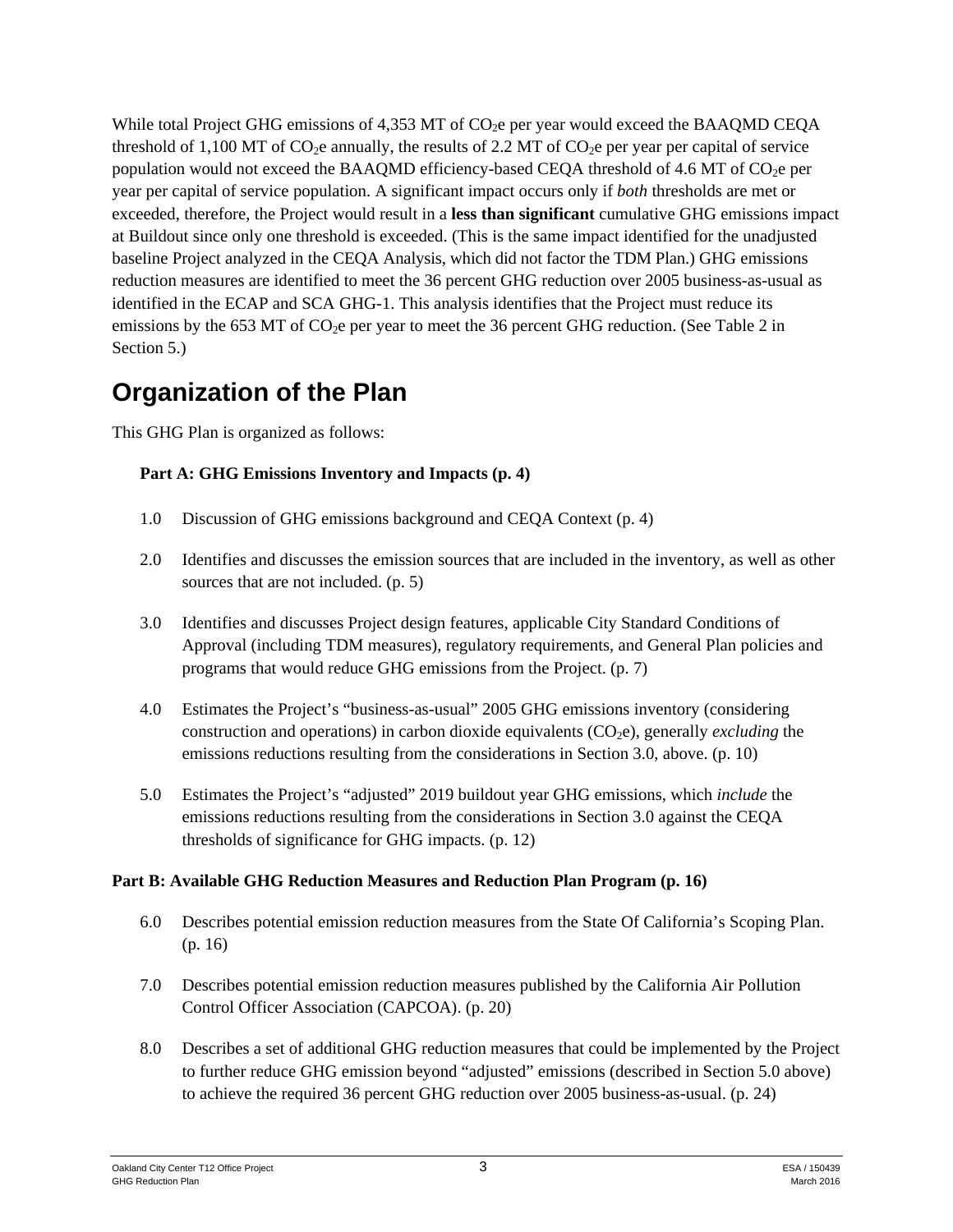9.0 Presents the GHG Reduction Plan Program.(p. 28)

The information and analysis presented herein has been prepared by Chris Sanchez, ESA Senior Technical Associate, Air Quality/GHG; and Jeff Caton, P.E., LEED AP, Director, ESA Renewable Resources.

# **Part A: GHG Emissions Inventory and Impacts**

# 1.0 Background and CEQA Context

The analysis presented herein is prepared consistent with both statewide and local guidance on the estimation and evaluation of GHG emissions relative to CEQA. These specifically include amendments adopted on March 18, 2010 to the *CEQA Guidelines* regarding GHG emissions. No significance threshold is included in the amendments; the *CEQA Guidelines* afford the customary deference provided to lead agencies in their analysis and methodologies. The Governor's Office of Planning and Research (OPR) emphasizes the need for a consistent threshold to analyze projects, specifies that the analyses should be performed based on the best available information, and that if a lead agency determines that a project may generate GHGs, the agency is responsible for quantifying estimated GHG emissions by type and source. The analysis in this GHG Plan is consistent with this guidance.

Local guidance includes the Air Quality CEQA Thresholds of Significance from the Bay Area Air Quality Management District (BAAQMD). In May of 2011 the BAAQMD adopted new Thresholds of Significance (2011 Thresholds) for GHG impacts. Subsequently, the Alameda Superior Court issued a stay and required the BAAQMD to conduct additional environmental review in connection with its adoption of the thresholds. In August 2013 the State Court of Appeal issued a full reversal of the Superior Court ruling, and then the California Supreme Court granted review of a portion of the case pertaining to whether CEQA requires review of the effects of the existing environmental on future residents or uses of a project. Although the California Supreme Court issued a final ruling, at the time of this analysis, BAAQMD has not formally readopted its GHG thresholds. Notwithstanding formal adoption, the 2011 Thresholds are based on substantial evidence provided by BAAQMD2, and have been accepted by the City of Oakland for use in CEQA review. These thresholds represent the only quantitative thresholds formally proposed by a regulatory agency with jurisdiction over the Project. Additionally, a recent California Supreme Court decision in *Center for Biological Diversity v. California Department of Fish and Wildlife* (November 30, 2015, Case No. 217763) found that a lead agency may rely on existing numerical thresholds of significance for greenhouse gas emissions and cited one of the BAAQMD thresholds as an example.

In its June 2012 *CEQA Air Quality Guidelines*, BAAQMD is specific as to what sources of emissions should be considered relative to proposed CEQA GHG thresholds<sup>3</sup> (Table 4-2: Guidance for estimating a

<sup>2</sup> Bay Area Air Quality Management District, *Revised Draft Options and Justification Report, California Environmental Quality Act Thresholds of Significance*, October 2009.

<sup>3</sup> Bay Area Air Quality Management District, *California Environmental Quality Act Air Quality Guidelines,* Table 4-2: GHG Quantification Guidance Standard, page 4-6.

http://www.baaqmd.gov/~/media/Files/Planning%20and%20Research/CEQA/Draft%20BAAQMD%20CEQA%20Guidelines \_Dec%207%202009.ashx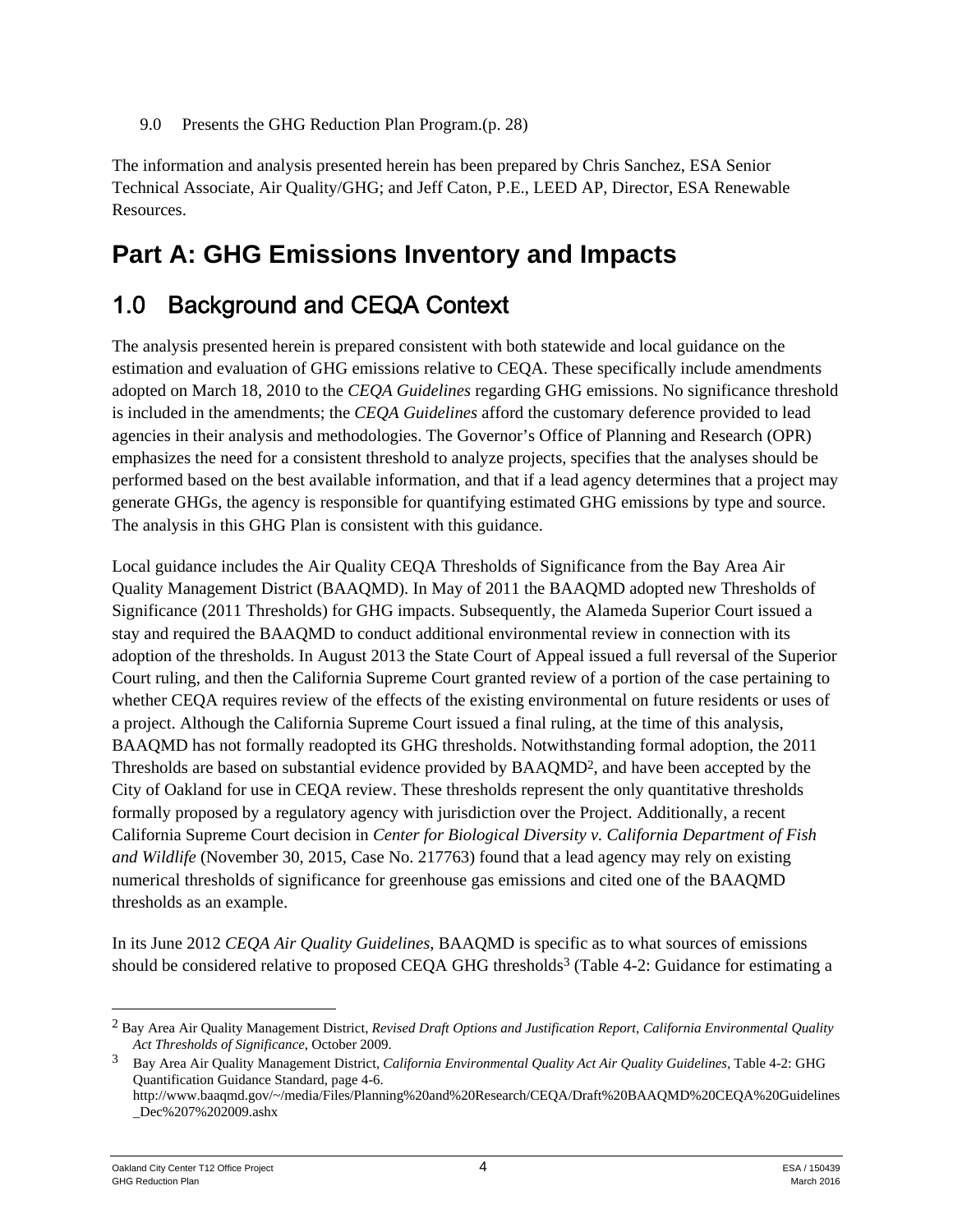Project's Operations GHG Emissions, page 4-6). In August of 2013, BAAQMD formally required that the CalEEMod model be used for all future CEQA analysis and no longer supported the use of the BAAQMD's Bay Area Greenhouse Gas Emissions Model (BGM) to estimate GHG emissions from land development of projects. As such, the Project's baseline GHG emissions inventory presented in this GHG Plan were calculated using the CalEEMod model and provides emissions data for the sources identified by BAAQMD in its most recent (2012) Guidelines and applies the significance thresholds developed by BAAQMD and adopted by the City of Oakland.

\_\_\_\_\_\_\_\_\_\_\_\_\_\_\_\_\_\_\_\_\_\_\_\_\_\_\_\_\_\_

# 2.0 GHG Emission Sources

## **2.1 GHG Emission Sources Included in the Inventory**

Emissions included in the updated BAAQMD Guidelines and therefore included in the baseline GHG emissions inventory for the Project, if applicable, are:

- Area Source Emissions. These are direct emissions from sources that include natural gas combustion for heating, cooking, fireplaces, or boilers, as well as emissions from landscape maintenance equipment.
- Transportation Emissions. These are direct emissions from mobile sources including automobiles, trucks, motorcycles, and busses.
- Operational Electricity Consumption. These are indirect emissions emitted off-site via nonrenewable, non-nuclear electricity generators as a result of increased electrical demand.
- Solid Waste Disposal Emissions. These are indirect emissions associated with waste generation. The non-residential uses at the development would generate waste. A large percentage of this waste would be diverted from landfills by waste reduction, recycling, and composting. Oakland currently diverts a large portion of its waste and has goals to even further reduce the amount of waste sent to a landfill. The remainder of the waste not diverted would be disposed of at a landfill. Landfills emit anthropogenic methane from the anaerobic breakdown of material.
- Operational Water Emissions (embedded energy). These indirect emissions are associated with the electricity used to convey water, due to increased water demand from the Project.
- Operational Wastewater (non-biogenic). The updated Guidelines define indirect emissions from wastewater treatment as including the GHG emissions associated with the electricity use in wastewater treatment and not the biogenic  $CO<sub>2</sub>$  process emissions<sup>4</sup>.

1

<sup>4</sup> Bay Area Air Quality Management District, *California Environmental Quality Act Air Quality Guidelines,* page 4-7. http://www.baaqmd.gov/~/media/Files/Planning%20and%20Research/CEQA/Draft%20BAAQMD%20CEQA%20Guidelines \_Dec%207%202009.ashx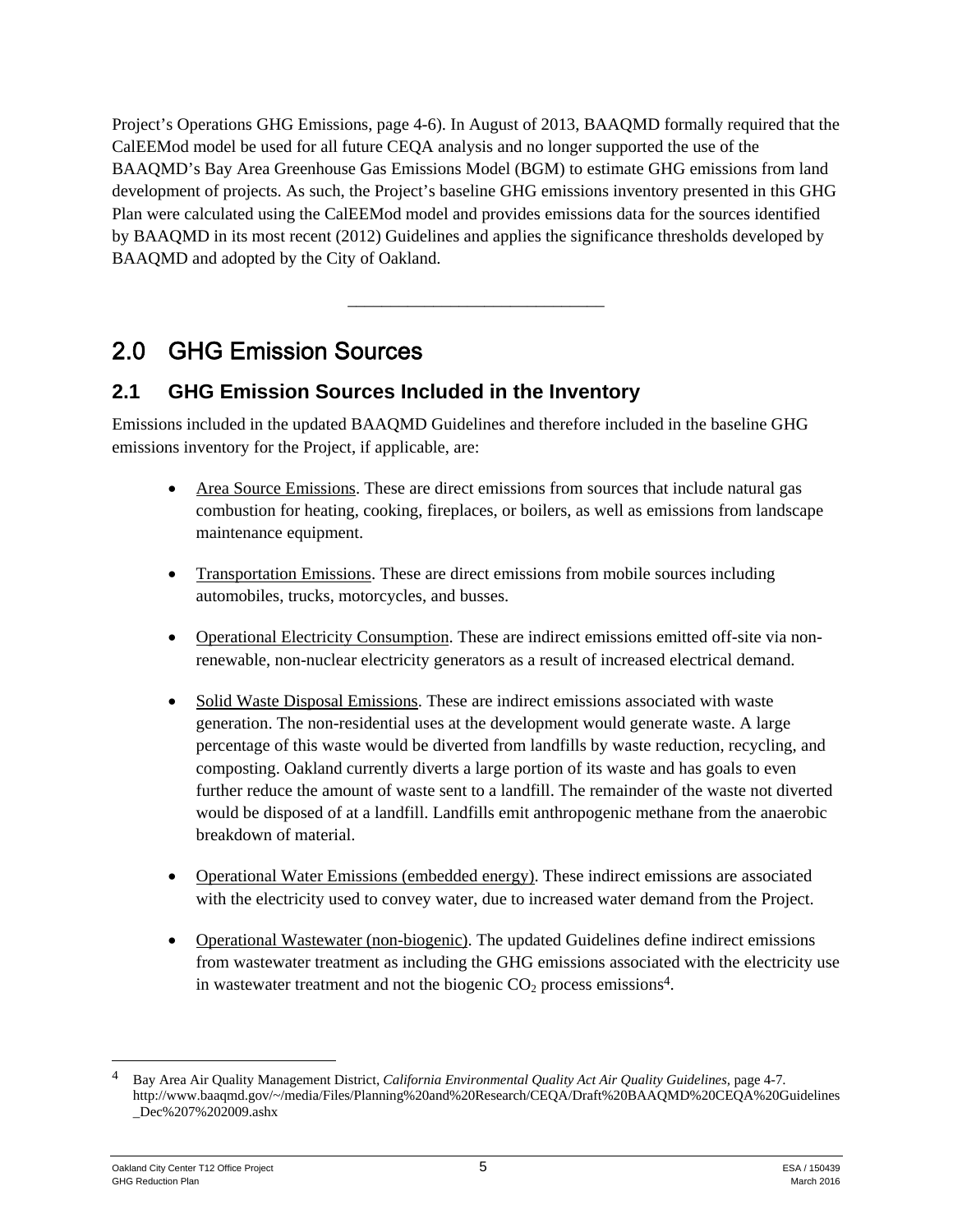## **2.2 GHG Emission Sources Not Included in the Inventory**

Emissions not included in the BAAQMD Guidelines, and therefore not included in the baseline GHG emissions inventory for the Project, are discussed below. These emissions may be considered in addition to those incorporated into the Project's baseline GHG emissions inventory discussed below in Sections 6.0 through 9.0.

- Permitted Stationary Source Equipment. Per BAAQMD, GHG emissions from permitted stationary source equipment are not to be assessed as part of the operational emissions of a land development project, but are instead to be directly compared to BAAQMD's 10,000 metric ton per year threshold for such equipment for the purposes of impact assessment relative to CEQA. GHG emissions from permitted stationary source equipment are not to be included in the project inventory that is used for comparison to either the BAAQMD's proposed threshold of  $1,100$  MT of CO<sub>2</sub>e per year or the efficiency-based threshold of 4.6  $MT$  of  $CO<sub>2</sub>e$  per year per service population. The GHG analysis for the Project would likely include a backup diesel generator that would be a permitted stationary source.
- Vegetation Sequestration Change. This is the net change in  $CO<sub>2</sub>$  emissions resulting from vegetation change and its associated carbon sequestration. Given the urban location and excavated condition of the Proposed Project, a significant change in sequestration of  $CO<sub>2</sub>$ from vegetative sources would not occur.
- Fugitive Refrigeration Emissions. Refrigerant gases such as CFCs, HFCs, and HCFCs have a high global warming potential. Leaks of refrigeration gases were not quantified for the Project. At the entitlement stage of development, data necessary to estimate emissions (the pounds of charge of refrigerant for all air handling units) is not readily available.
- Life Cycle Emissions. Although there is no regulatory definition for "lifecycle emissions," the term is generally used to refer to all emissions associated with the creation and existence of a project, including emissions from the manufacture and transportation of component materials, and even emissions from the manufacture of the machines required to produce those materials. However, since it is impossible to accurately estimate the entire chain of emissions associated with any given project, lifecycle analyses are limited in effectiveness and meaning (relative to assessing or reducing Project-specific emissions for the CEQA analysis). The California Natural Resources Agency (CNRA) has stated that lifecycle analyses are not required under  $CEQA$ , and in December 2009 CNRA issued new energy conservation guidelines for EIRs that make no reference to lifecycle emissions.<sup>6</sup> The CNRA's explained that: (1) There exists no standard regulatory definition for lifecycle emissions, and (2) Even if a standard definition for 'lifecycle' existed, the term might be interpreted to refer to emissions "beyond those that could be considered 'indirect effects'" as defined by CEQA

<sup>5</sup> California Natural Resources Agency, 2009. *Final Statement of Reasons for Regulatory Action: Amendments to the State CEQA Guidelines Addressing Analysis and Mitigation of Greenhouse Gas Emissions Pursuant to SB97*, p. 71-72. http://ceres.ca.gov/ceqa/docs/Final\_Statement\_of\_Reasons.pdf (accessed February 4, 2010).

<sup>6</sup> State CEQA Guidelines, Appendix F. These new guidelines were part of amendments issued pursuant to SB97.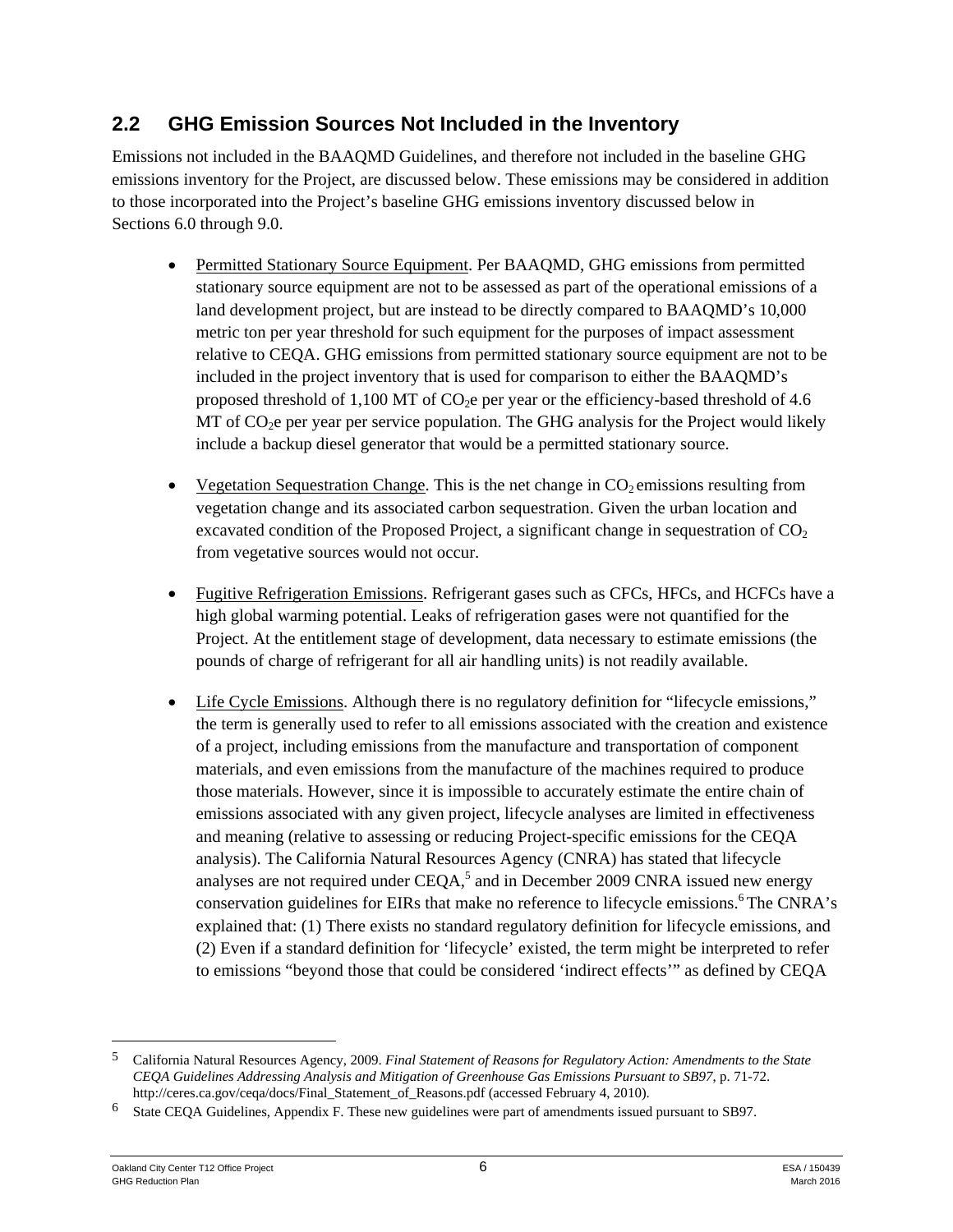Guidelines, and therefore beyond what project managers are required to estimate and mitigate.<sup>7</sup>

- Agricultural Emissions. These are emissions from livestock, from fuel combustion associated with agricultural equipment operation, electricity use and fertilizer application. These sources were assumed not to be generated by the Proposed Project.
- Off Road Equipment Emissions. These are emissions from off-road equipment typically associated with equipment typically associated with industrial or large commercial land uses such as fork lifts, yard dogs and loaders. These sources were assumed not to be generated by the proposed office tower Project.

\_\_\_\_\_\_\_\_\_\_\_\_\_\_\_\_\_\_\_\_\_\_\_\_\_\_\_\_\_\_

# 3.0 Project Design Features, City Standard Conditions of Approval, Regulatory Requirements, and General Plan Policies and Local Programs that Reduce GHG Emissions

There are many ways for a project to reduce its GHG emissions through its design, construction and operations. Local conditions of approval, policies, programs and regulatory requirements that apply to a project also combine to reduce project GHG emissions. Each of these components is considered part of the Proposed Project and is included in the estimate of the Project's baseline GHG emissions inventory as follows:

# **3.1 Project Design Features**

• CALGreen – Energy Performance Standard. Required by the City of Oakland Green Building Ordinance (chapter 18.02 of the Oakland Municipal Code as well as per **SCA UTIL-4**), the project applicant shall comply with the requirements of the California Green Building Standards (CALGreen) mandatory measures and the applicable. Consequently, the Project will need to meet contemporary energy and design objectives by ensuring that the new building owners meet mandatory green building performance standard per CALGreen and provide the opportunity for the Project, as part of this GHG Plan, to exceed such standards where feasible. CALGreen requires that every new building constructed in California reduce water consumption by 20 percent, divert 50 percent of construction waste from landfills and install low pollutant-emitting materials. It also requires separate water meters for nonresidential buildings' indoor and outdoor water use, with a requirement for moisturesensing irrigation systems for larger landscape projects and mandatory inspections of energy systems (e.g., heat furnace, air conditioner and mechanical equipment) for nonresidential buildings over 10,000 square feet to ensure that all are working at their maximum capacity and according to their design efficiencies. The effects of these energy and water saving features are incorporated into the baseline emission inventory for the Proposed Project.

1

<sup>7</sup> California Natural Resources Agency, 2009. *Final Statement of Reasons for Regulatory Action: Amendments to the State CEQA Guidelines Addressing Analysis and Mitigation of Greenhouse Gas Emissions Pursuant to SB97*, p. 71. http://ceres.ca.gov/ceqa/docs/Final\_Statement\_of\_Reasons.pdf (accessed February 4, 2010).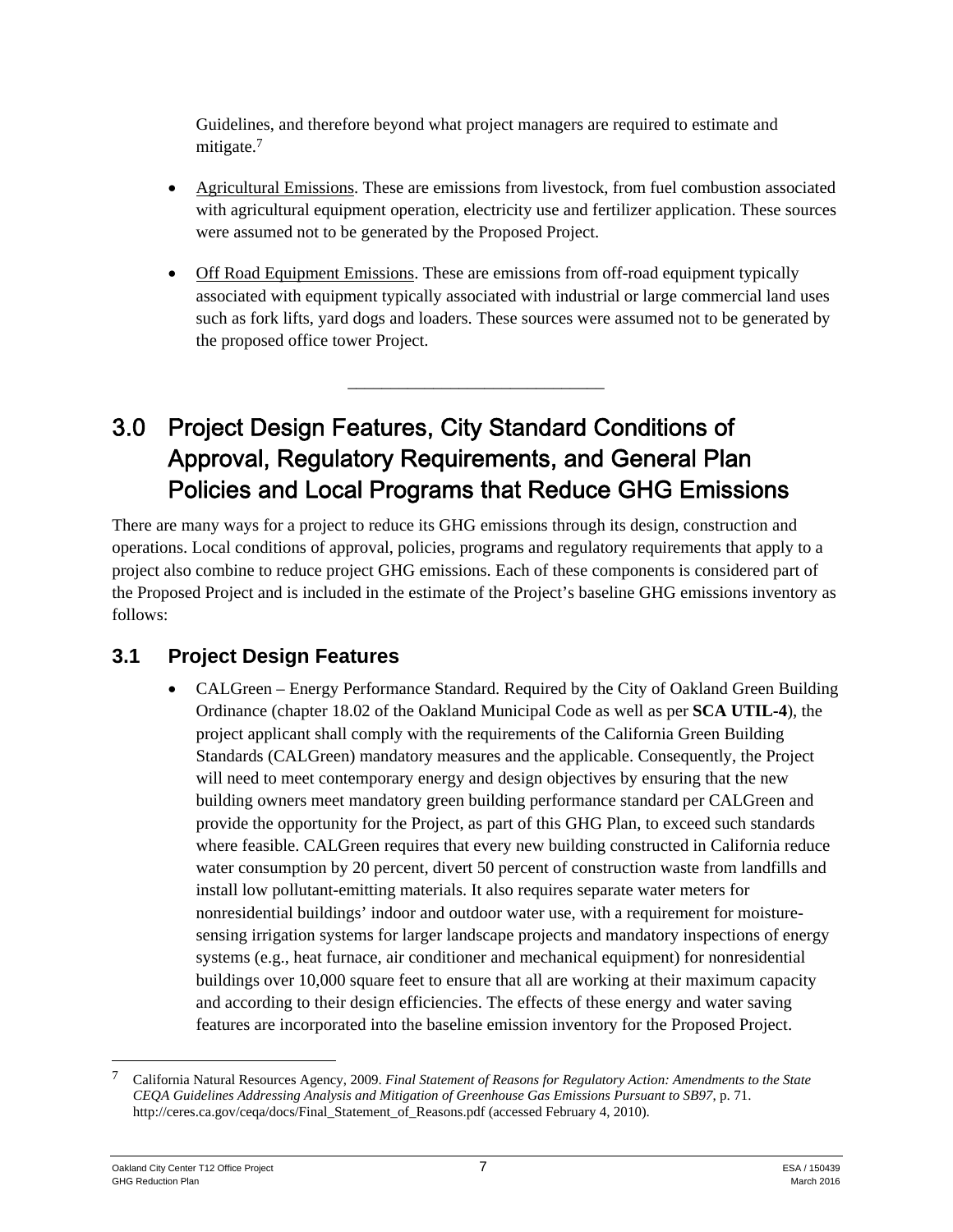The Proposed Project intends to meet, at a minimum, LEED Silver standards and comply with the Green Building ordinance and requirements.

# **3.2 City Standard Conditions of Approval**

City SCAs are incorporated and required as part of a proposed project and are adopted as conditions of approval and required of the project to help ensure less than significant impacts.

The following SCAs are required as part of a Proposed Project and adopted as conditions of approval to help reduce GHG emissions of the Project:

- SCA TRA-4 Parking and Transportation Demand Management Plan. SCA TRA-4 requires the Project applicant to submit for review and approval by the City of Oakland Planning and Zoning Division a Transportation Demand Management (TDM) Plan containing strategies to reduce on-site parking demand and single occupancy vehicle (SOV) travel. In the GHG Plan, calculations of GHG reductions attributable to a TDM Plan) assumed 20 percent projected TDM trip reduction.
- SCA UTIL-1 Waste Reduction and Recycling. SCA UTIL-1 requires the Project applicant to submit a Construction & Demolition Waste Reduction and Recycling Plan (WRRP) and an Operational Diversion Plan (ODP) for review and approval by the Oakland Public Works Agency. Chapter 15.34 of the Oakland Municipal Code outlines requirements for reducing waste and optimizing construction and demolition (C&D) recycling. Affected projects include all new construction and all demolition. This SCA essentially addresses reduction in construction–related emissions, which the City combines with the Project's operational emissions to assess against the significance thresholds for operational emissions, even though construction emissions are not a component of BAAQMD's Guidelines. Therefore, this SCA will contribute to reducing total emissions of the Project by reducing off-site disposal truck trips and/or trip lengths.
- SCA UTIL-3 Recycling Collection and Storage Space. Requires the Project applicant to comply with the City of Oakland Recycling Space Allocation Ordinance (chapter 17.118 of the Oakland Planning Code). The Project drawings submitted for construction-related permits shall contain recycling collection and storage areas in compliance with the Ordinance. For nonresidential projects, at least two cubic feet of storage and collection space per 1,000 square feet of building floor area is required, with a minimum of ten cubic feet. Recycling and composting results in reduced GHG emissions from decomposition of wastes as well as reduces off-site disposal truck trips and/or trip lengths
- SCA UTIL-4 Green Building Ordinance Requirements. Discussed above as a Project Design Feature.
- SCA AES-2 Landscape Requirements and Tree Replacement. SCAs address landscape requirements for frontages of commercial buildings and replacement of trees removed as part of a project. Projects are required to install one tree for every 25 feet of street frontage in cases sidewalks have adequate width. Additionally SCAs generally require the replacement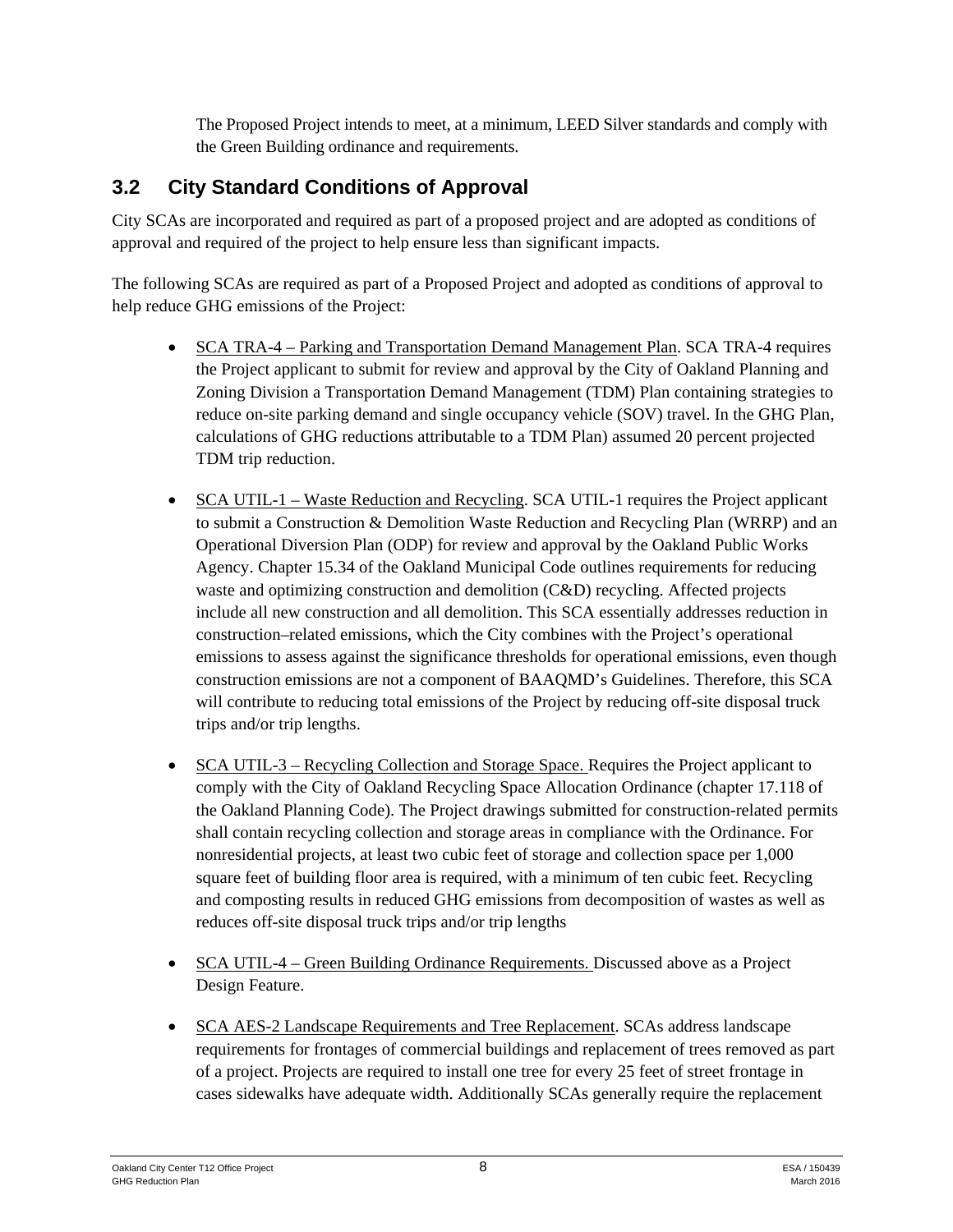of native trees removed as part of a project. Together, these SCAs that maintain and increase landscaping and trees effect cooler climate, reduce excessive solar gain, and absorb CO2e emissions over the minimum 2 years to construct of the Project.

- SCA AIR-1 Construction Related Air Pollution Controls. This SCA includes many measures which will reduce or limit the amount of GHG emitted during the construction processes including limitations on vehicle idling, preference over electricity over petroleum-based combustion equipment, and accelerated use of off-road equipment with emissions control.
- SCA GHG-1- GHG Reduction Plan. As previously discussed as the subject of this GHG Plan, SCA GHG-1 applies to certain projects that produce total GHG emissions that exceed the BAAQMD CEQA Thresholds. SCA GHG-1 requires the Project applicant to prepare the GHG Reduction Plan, presented herein, to increase energy efficiency and reduce GHG emissions to the greatest extent practical and feasible, but in no event less than the amount required to be below the BAAQMD CEQA Thresholds. As summarized above, consistent with SCA GHG-1, this GHG Reduction Plan includes a set of quantified GHG emissions reduction measures in addition to energy efficiencies included as part of the Project (including the City's SCAs, proposed mitigation measures, project design features, and other City requirements). SCA GHG-1 is presented in the detailed Project GHG emissions impact analysis further below and will reduce the GHG emissions of the Project.

## **3.3 General Plan Policies and City Programs**

- Oakland General Plan LUTE. The LUTE is aimed at promoting use of public transit, bicycles and pedestrian travel. Any reduction of transportation-related GHG emissions are captured in the trip reduction associated with the TDM Plan.
- Oakland General Plan Open Space, Conservation and Recreation (OSCAR) Element. The OSCAR contains policies that (a) encourage the provision of open space, which increases vegetation area (trees, grass, landscaping, etc.) to effect cooler climate, reduce excessive solar gain, and absorb  $CO<sub>2</sub>$ ; (b) encourage stormwater management, which relates to the maintenance of floodplains and infrastructure to accommodate potential increased storms and flooding; and (c) encourage energy efficiency and use of alternative energy sources. Policies that address vegetation area have no impact on the emissions inventory as vegetative sequestration is not a component of BAAQMD's Guidelines Other policies regarding energy efficiency encourage and support energy efficiency but are not requirements under any implementation mechanism via the General Plan. They have resulted, however, in the implementation of the City of Oakland sustainability program discussed below.
- ECAP. In 2012, the City developed an Oakland Energy and Climate Action Plan (ECAP) to identify, evaluate and recommend prioritized actions to reduce energy consumption and GHG emissions in Oakland. The ECAP identifies energy and climate goals, clarifies policy direction, and identifies priority actions for reducing energy use and GHG emissions. Oakland developed its ECAP using a GHG reduction target equivalent to 36 percent below 2005 GHG emissions by 2020 (City of Oakland, Resolution No. 82129 C.M.S., 2009). The ECAP outlines a ten year plan including more than 150 actions that will enable Oakland to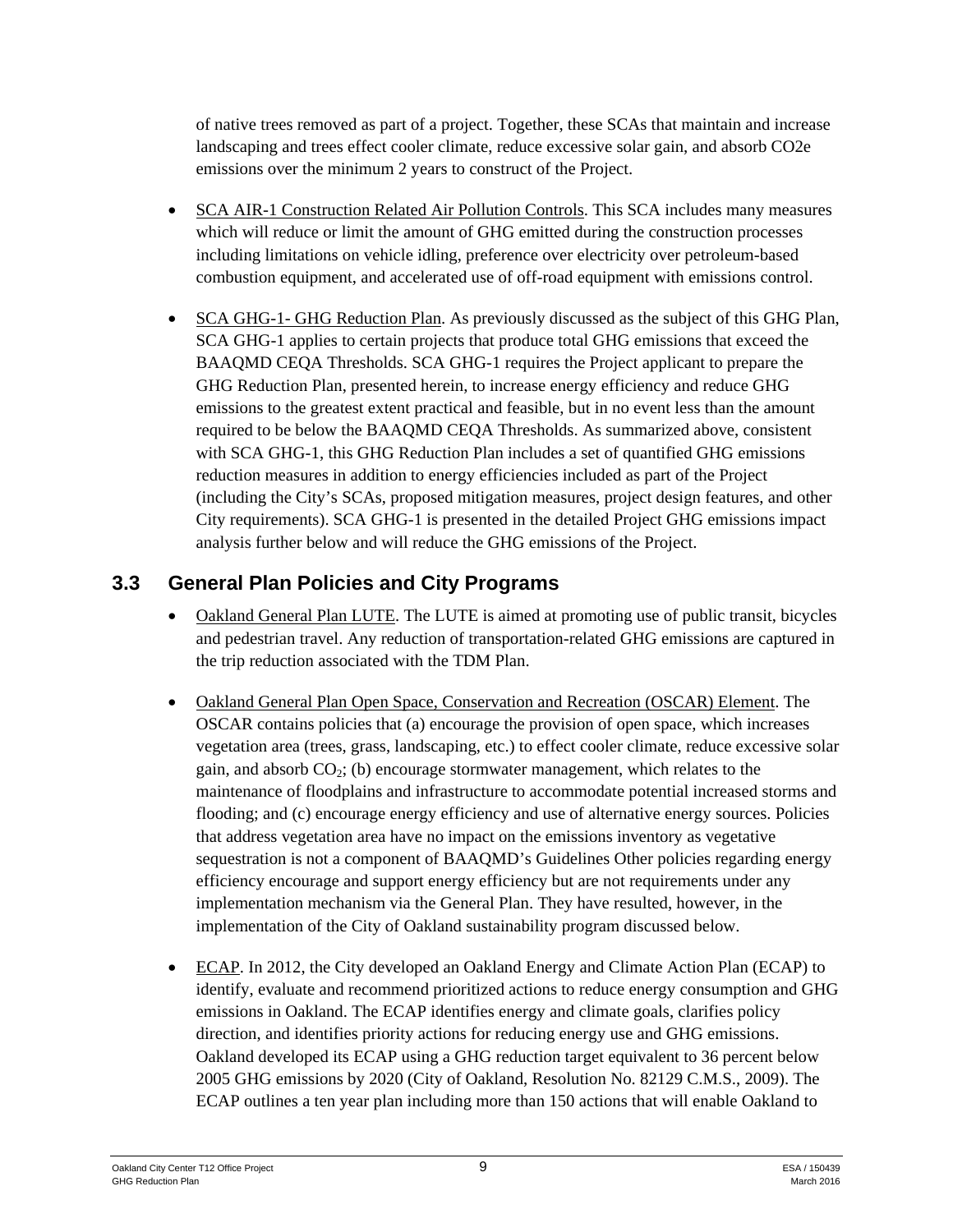achieve its 2020 reduction target. It also recommends a Three Year Priority Implementation Plan; a prioritized subset of actions, some of which apply to the Project, intended to capitalize on near term opportunities and lay the groundwork for long term progress.

 City of Oakland Sustainability Programs. The City has proactively adopted a number of sustainability programs in an effort to reduce the City's impact on climate change. Oakland's sustainability efforts are managed by the Oakland Sustainability Community Development Initiative and there are two main categories that relate to reducing GHG emissions from a development project: renewable energy and green building.

*Renewable Energy.* With regard to renewable energy, the City's Sustainability Program has set a priority of promoting renewable energy with a particular emphasis on solar generation. The Program's aggressive renewable energy goals include the following: 50 percent of city facilities entire electricity use from renewable sources by 2017; and 100 percent of the city's entire electricity use from renewable sources by 2030. The City has some control over renewable energy percentages for buildings it operates by contracting its energy needs directly with the local utility. However, private building operators generally receive a standard energy mix from PG&E, and would not be required to contract for a higher percentage of renewables under this program as it only targets City facilities. PG&E had a 22.5 percent renewable energy mix goal in 2013 (compared to a 12 percent mix in 2007).

*Green Building*.(See CAL Green in Section 3.0, above.)

## **3.4 Regulatory Requirements**

- *AB 1493 and Amended "Pavley" Regulations*. AB 1493 required the California Air Resources Board (CARB) to develop and adopt, by January 1, 2005, regulations that achieve "the maximum feasible reduction of GHGs emitted by passenger vehicles and light-duty trucks and other vehicles determined by CARB to be vehicles whose primary use is noncommercial personal transportation in the State. The CARB has adopted amendments to the Pavley regulations that reduce GHG emissions in new passenger vehicles from 2009 through 2016. The amendments, approved by CARB on September 24, 2009, are part of California's commitment toward a nation-wide program to reduce new passenger vehicle GHGs from 2012 through 2016. The model used to estimate the Proposed Project's GHG emissions for this analysis accounts for reductions of GHG resulting from implementation of Pavley standards.
- *Low Carbon Fuel Standards (LCFS)*. On April 23, 2009 CARB approved the regulation to implement the LCFS. The LCFS will reduce GHG emissions from the transportation sector in California by about 16 million metric tons (MMT) in 2020. The model used to estimate the Proposed Project's GHG emissions for this analysis accounts for reductions of GHG resulting from implementation of LCFS.

\_\_\_\_\_\_\_\_\_\_\_\_\_\_\_\_\_\_\_\_\_\_\_\_\_\_\_\_\_\_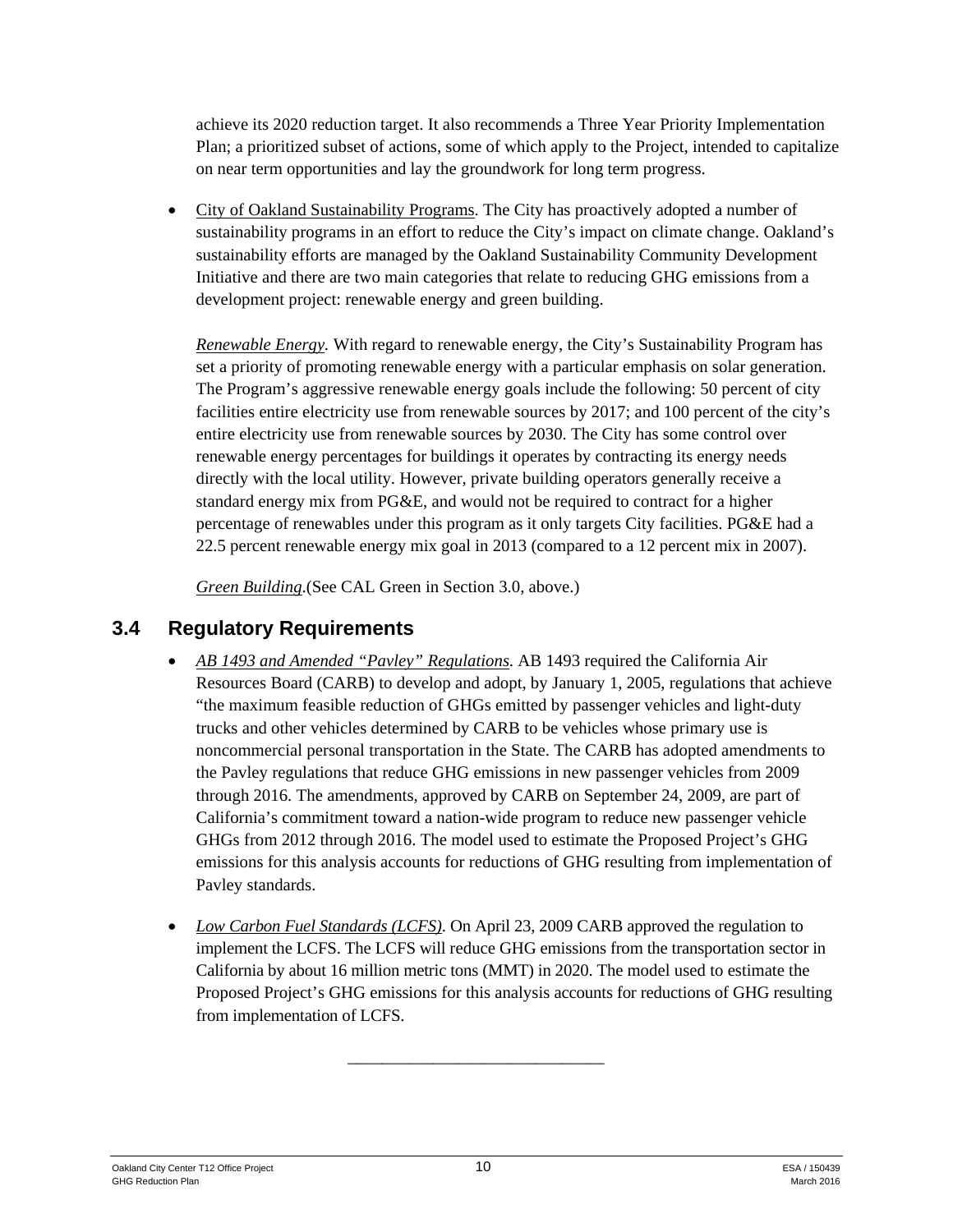# 4.0 Baseline 2005 GHG Business-as-Usual Emissions Inventory

## **4.1 Construction-Related GHGs**

#### *2005 Total and Annualized Construction-generated GHG Emissions*

The construction-generated GHG emissions of the Project include emissions of the principal GHGs  $(CO<sub>2</sub>)$  $CH<sub>4</sub>$  and N<sub>2</sub>O). Estimated total construction emissions of the Project under the 2005 business-as-usual scenario, assuming construction equipment and vehicles that would have been used during the two-year construction period, is  $2.543$  MT CO<sub>2</sub>e. These estimated emissions are greater than those estimated as part of the 2019 Adjusted GHG Project Inventory (as well as those estimated in the CEQA Analysis to which this GHG Plan is appended), primarily because of the improvements to both the available fleet of off-road equipment as well as on-road motor vehicles used by construction workers and vendors which has occurred in the intervening years between 2005, 2012 and today.

Construction emissions are annualized because the proposed operational GHG emissions thresholds are analyzed in terms of metric tons "per year." Therefore, assuming a 40-year development life of the Project until it is demolished or remodeled for energy efficiency (which is the common standard currently used in practice) is approximately  $64$  MT CO<sub>2</sub>e annually, over  $40$  years (see Table 1).

The BAAQMD Guidelines do not include a specific threshold or methodology for assessing constructionrelated GHG emissions for CEQA analysis. The City's methodology adds the 40-year annualized construction-related GHG emissions to the Project's total operational-related emissions, to assess construction-related GHG emissions against the BAAQMD thresholds. The 2005 business-as-usual scenario does not include characteristics that specifically contribute to it being consistent with AB 32 GHG reduction goals during construction.

# **4.2 Long-Term Operational GHGs**

As introduced above, long-term operational GHG emissions associated with the Project include indirect emissions from mobile sources (motor vehicle trips), emissions from natural gas combustion used in nonresidential buildings, emissions from electricity use in non-residential buildings (grid electricity), emissions from water conveyance and waste water treatment and conveyance, and emissions from area sources. Emissions from each of these sources, in addition to the construction-related emissions discussed above, are reported in Table 1, below.

### *2005 Business-as-Usual Operational GHG Emissions*

Emissions calculated under the 2005 business-as-usual scenario do not factor in the Project's design features, applicable City SCAs (including TDM), or regulatory requirements that have occurred subsequent to 2005 base year of the ECAP, which is why it is considered a "business-as-usual" approach. This approach does, however, assume the same Project assumptions that are the same regardless of year, such as the vehicle trip generation. The business-as-usual emissions are considered to demonstrate the emissions reductions that are attributable to measures incorporated as part of the Project and implementation of AB32 and the ECAP. As shown in Table 1, the total 2005 business-as-usual annual GHG emissions generated by the Project would be approximately  $5,782$  MT CO<sub>2</sub>e per year.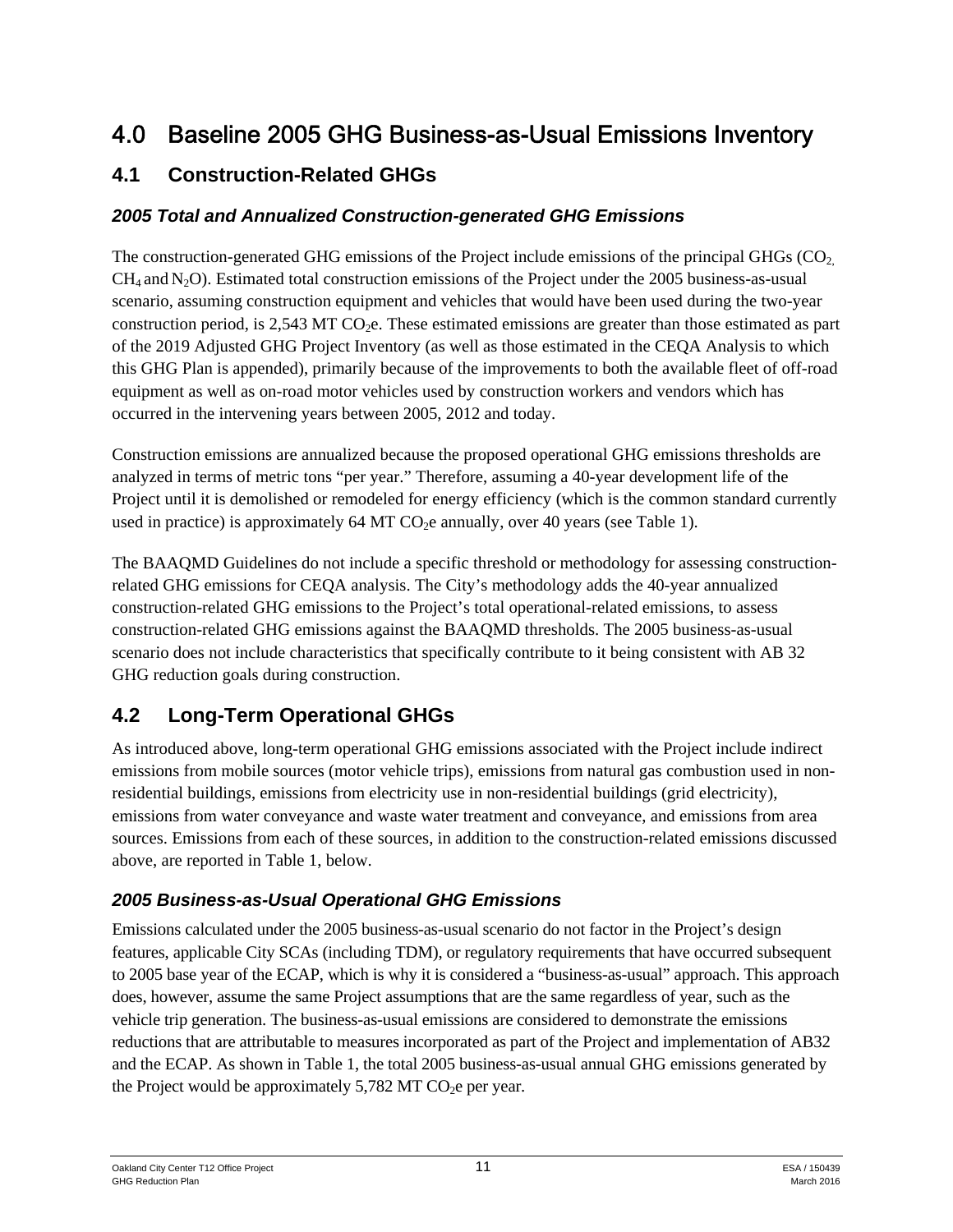#### **TABLE 1**

#### **2005 BUSINESS-AS-USUAL OPERATIONAL GHG EMISSIONS INVENTORY FROM THE PROPOSED PROJECT**

|                                                                                                           | Project Buildout Total CO <sub>2</sub> e |
|-----------------------------------------------------------------------------------------------------------|------------------------------------------|
| <b>Emission Source</b>                                                                                    |                                          |
| Area Source (Landscape Maintenance)                                                                       | 0.01                                     |
| Natural Gas                                                                                               | 643                                      |
| <b>Grid Electricity</b>                                                                                   | 1.844                                    |
| Mobile Emissions (No TDM)                                                                                 | 2,777                                    |
| Solid Waste                                                                                               | 253                                      |
| Water & Wastewater Treatment & Conveyance                                                                 | 242                                      |
| <b>Total Business-as-Usual Operational Project GHG Emissions without</b><br><b>Construction Emissions</b> | 5,718                                    |
| Construction Emissions per Year (2,543 MT $CO2e$ annualized over 40<br>years)                             | 63.6                                     |
| <b>Total Business-as-Usual Operational Project GHG Emissions with</b><br><b>Construction Emissions</b>    | 5,782                                    |
| Total Business-as-Usual Operational Project GHG Emissions by Service<br>Population <sup>a</sup>           | 3.0 <sup>a</sup>                         |

a Total emissions divided by service population of 1,960 new employees for the Project at Buildout.

SOURCE: ESA, 2016

# 5.0 2019 Adjusted GHG Project Emissions Inventory

### **5.1 Construction-Related GHGs**

#### *Adjusted Total and Annualized Construction-generated GHG Emissions*

The construction-generated GHG emissions of the Project include the principal GHGs ( $CO<sub>2</sub>CH<sub>4</sub>$  and  $N_2O$ ) in metric tons of  $CO_2e$  by construction year. An estimated total 1,983 MT CO<sub>2</sub>e emissions from Project construction equipment and vehicles would have been be emitted over the two years to construct the Project for 2019 Buildout.

## **5.2 Long-Term Operational GHGs**

As introduced above, long-term operational GHG emissions associated with the Project include indirect emissions from mobile sources (motor vehicle trips), emissions from natural gas combustion used in nonresidential buildings, emissions from electricity use in non-residential buildings (grid electricity), emissions from water conveyance and waste water treatment and conveyance, and emissions from area sources. Emissions from each of these sources, in addition to the construction-related emissions discussed above, are reported in Table 2, below.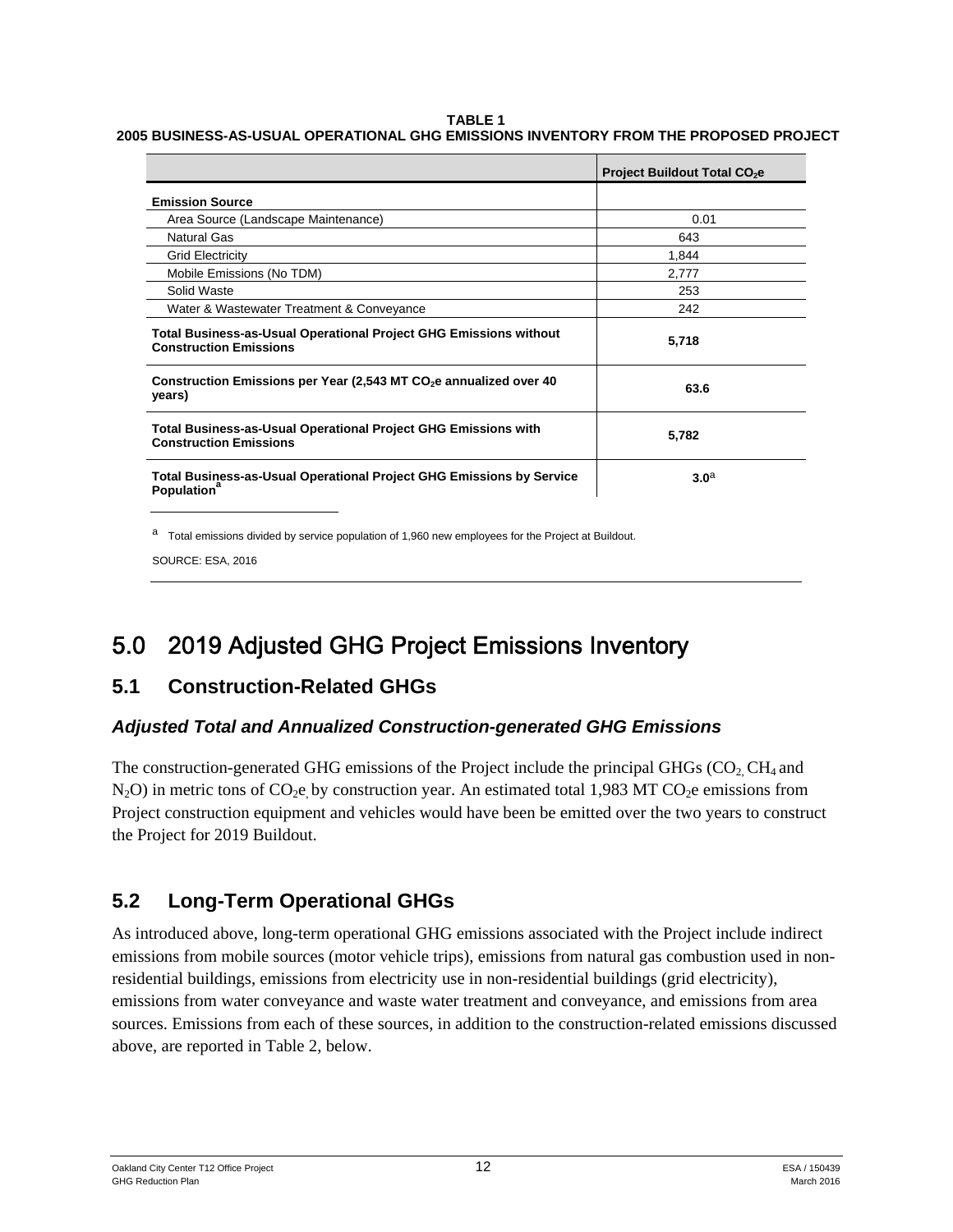#### *Adjusted Operational GHG Emissions*

Adjusted emissions calculated under the 2019 Buildout year assumes the Project's design features, applicable City SCAs (including TDM), and regulatory requirements that have occurred subsequent to the 2005 base year of the ECAP. As previously mentioned, these emissions differ slightly from those presented in the CEQA Analysis, predominantly because the emissions estimated herein assume implementation of these TDM trip reduction measures which were not assumed for the CEQA analysis. The adjusted emissions are considered to demonstrate the emissions reductions that are attributable to measures incorporated as part of the Project and implementation of AB32 and the ECAP. As shown in Table 2, the total 2019 adjusted annual GHG emissions generated by the Project would be approximately 4,353 MT CO<sub>2</sub>e per year at Project Buildout.

|                                                                                                  | <b>Project Buildout Total CO<sub>2</sub>e</b> |
|--------------------------------------------------------------------------------------------------|-----------------------------------------------|
| <b>Emission Source</b>                                                                           |                                               |
| Area Source (Landscape Maintenance)                                                              | 0.01                                          |
| Natural Gas                                                                                      | 490                                           |
| <b>Grid Electricity</b>                                                                          | 1,569                                         |
| Mobile Emissions (with TDM)                                                                      | 1,759                                         |
| Solid Waste                                                                                      | 253                                           |
| Water & Wastewater Treatment & Conveyance                                                        | 231                                           |
| <b>Total Adjusted Operational Project GHG Emissions without</b><br><b>Construction Emissions</b> | 4,303                                         |
| Construction Emissions per Year (1,983 MT $CO2e$ annualized over 40<br>years)                    | 49.6                                          |
| <b>Total Adjusted Operational Project GHG Emissions with</b><br><b>Construction Emissions</b>    | 4,353                                         |
| <b>Total Adjusted Operational Project GHG Emissions by Service</b><br>Population <sup>a</sup>    | 2.2 <sup>a</sup>                              |
| <b>Percent Reduction over 2005 Business-as-Usual Emissions</b>                                   | 24.7%                                         |
| <b>Further Emission Reduction Required to Achieve 36% Reduction</b>                              | 653                                           |

| TABLE 2                                                                |
|------------------------------------------------------------------------|
| UNADJUSTED 2019 OPERATIONAL GHG EMISSIONS INVENTORY FROM THE PROPOSED_ |
| <b>PROJECT</b>                                                         |

a Total emissions divided by service population of 1,960 new employees for the Project at Buildout.

SOURCE: ESA, 2016

#### *Assumptions and Estimated Adjusted Buildout 2019 Operational GHG Emissions, by Source*

• Mobile Source (Motor Vehicle) Emissions. The Proposed Project consists of high-density commercial development located within walking distance of public transportation, designed to minimize the use and impacts of private automobiles. The Project mobile source emissions would result from the typical daily operation of motor vehicles by employees, customers and vendors.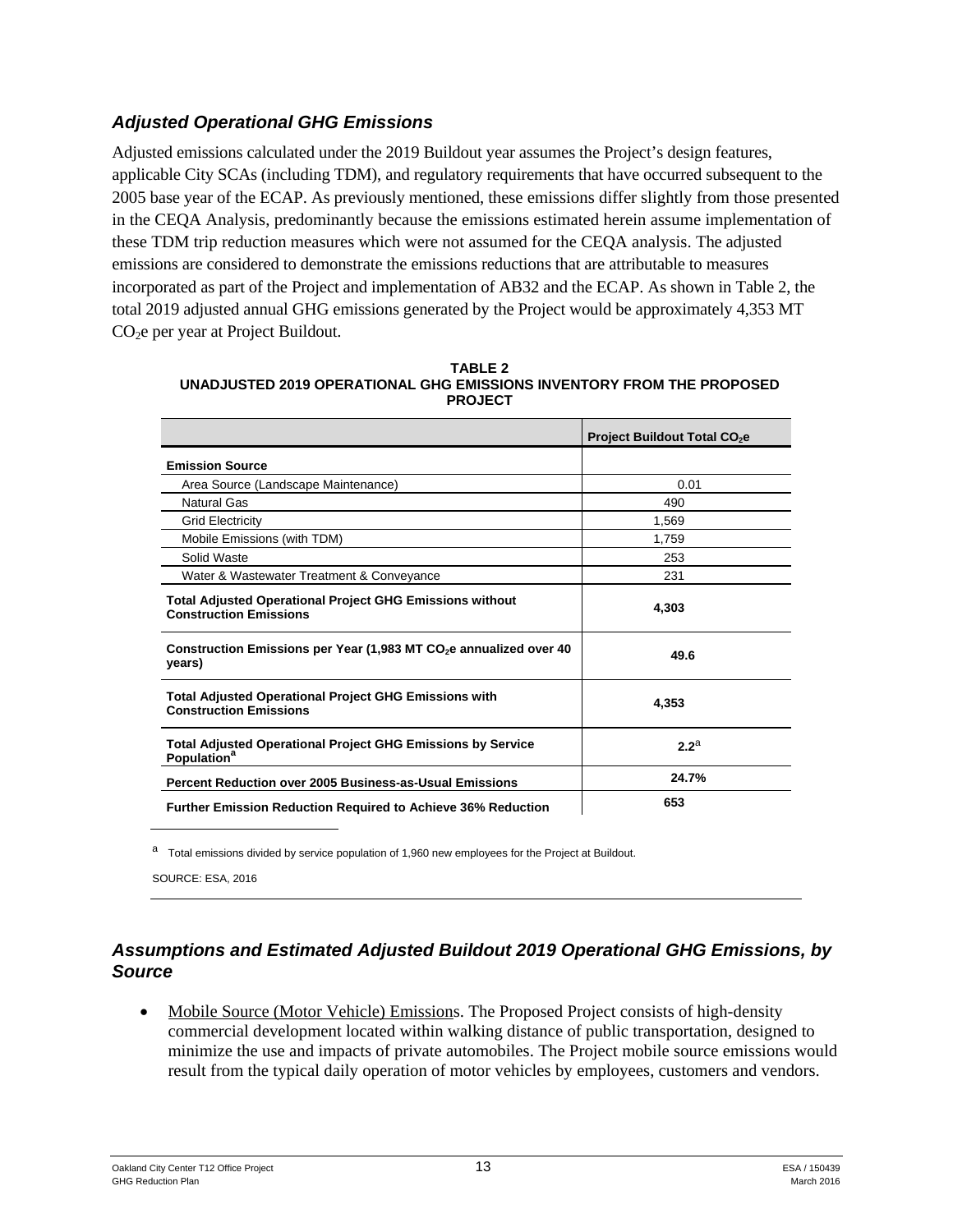Vehicle trip generation from the Proposed Project is based on information from the transportation analysis by Fehr & Peers. Trip reductions used to assess GHG emissions reflect a trip reduction of 43 percent based on City of Oakland Transportation Impact Study Guidelines for development in an urban environment within 0.5 miles of a BART station.

Total Buildout of the Proposed Project would result in a net increase of 5,046 standard vehicle trips per day over existing conditions without any vehicle trip reductions; which would reduce to 2,876 standard vehicle trips per day with adjustments recommended by City of Oakland Transportation Impact Study Guidelines. The proposed 20% reduction of vehicle trips estimated in the TDM Plan would further reduce these trips to 2,301 trips per day.

Emissions for vehicle trips were calculated using the CalEEMod computer model. Trip generation rates of the CalEEMod were adjusted to reflect the Project-specific vehicle trip generation presented in the Transportation analysis. The calculation used the model default vehicle trip lengths specific to urban areas of Alameda County in the San Francisco Bay Area Air Basin.

 $CO<sub>2</sub>$ ,  $CH<sub>4</sub>$  and N<sub>2</sub>O emissions were calculated in CalEEMod from motor vehicle trips based on trip generation of the transportation analysis and trip lengths and other data in the CalEEMod model that has been vetted by BAAQMD. CalEEMod also calculates  $CH_4$  and  $N_2O$  emissions in terms of CO2e by multiplying them by their respective global warming potential (GWP). CalEEMod also takes into account emissions reductions that would result from the implementation of Pavley GHG standards and the LCFS.

The resulting total Project mobile source emissions at total Project Buildout are estimated to be approximately 1,759 MT CO<sub>2</sub>e per year at Buildout with adjustments recommended by City of Oakland Transportation Impact Study Guidelines and implementation of the required TDM Plan.

- Project Natural Gas Combustion Emissions. GHG emission estimates from natural gas were calculated using CalEEMod. The Project-related natural gas GHG emissions are estimated to be 490 MT  $CO<sub>2</sub>e$  per year.
- Indirect Project Electrical GHG Emissions. Non-residential buildings require electricity for space and water heating, air conditioning, lighting, and plug-in outlets. GHGs are indirectly emitted as a result of electrical service required for a Proposed Project. GHGs are emitted during the generation of electricity from fossil fuels. When electricity is used in a building, a portion of the electricity is typically generated off site at a power plant, while the remaining percentages are generated by renewable resources such as hydroelectric dams. The relative percentages of renewable and non-renewable resources vary from year-to-year based on the magnitude of available water flows at hydroelectric dams and other source variables. Currently, electricity provided by the standard PG&E grid invariably represents indirect emissions of GHGs from the combustion of fossil fuels. PG&E maintains annual records on the percentage of electricity from renewable and non-renewable resources and, using this data, calculates a 5-year rolling average annual emission factor (CO<sub>2</sub>e emission rate per kilowatt of electricity generated) for its sources.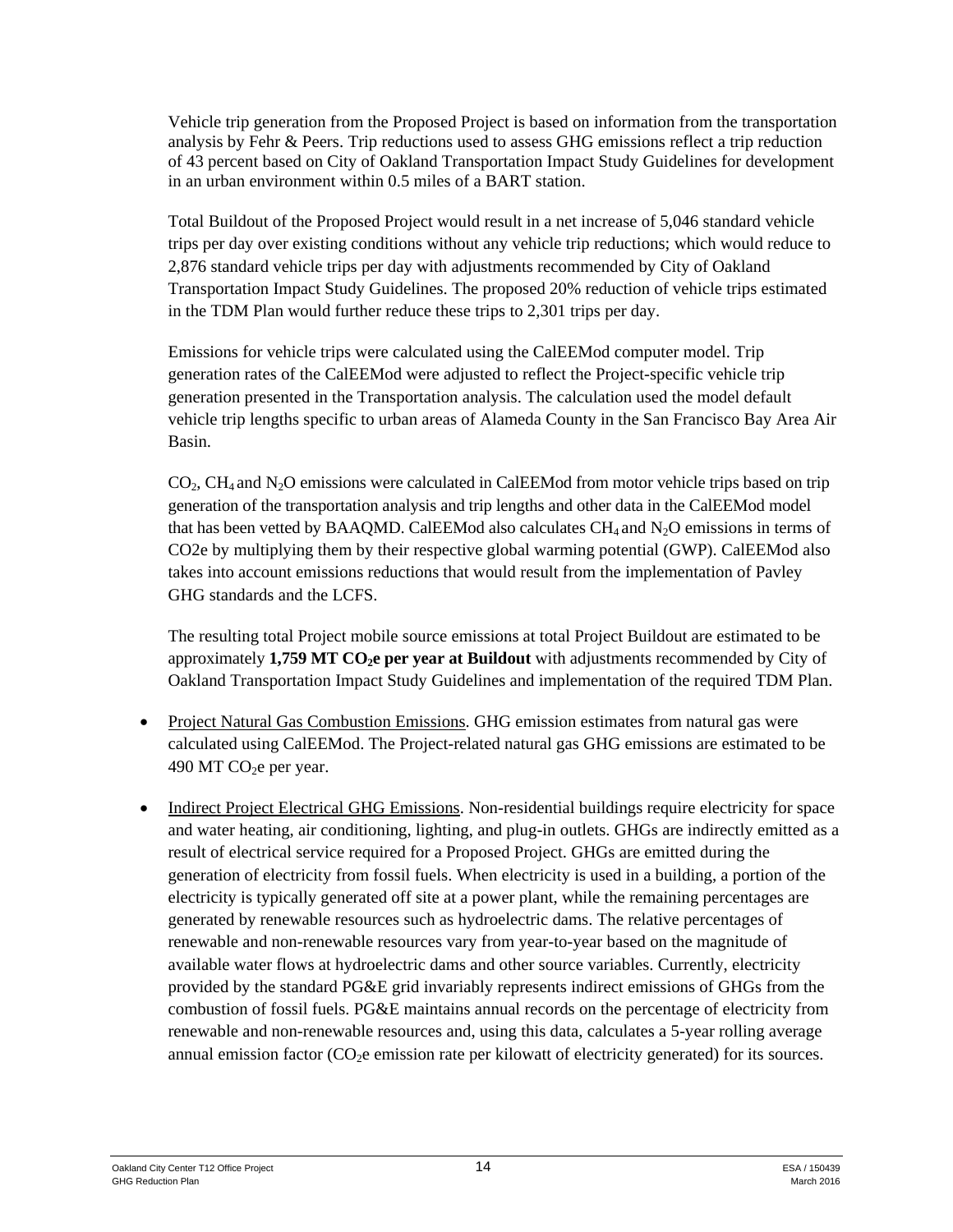CalEEMod was used to calculate GHG emissions by inputting the most recent (November 2014) rolling five year average published by PG&E.

Project electrical GHG emissions were calculated based on energy demand estimates for commercial buildings contained in CalEEMod. The Proposed Project will construct the buildings to mandatory CALGreen standards as well as 2013 Title 24 standards. Because CalEEMod assumes compliance with 2008 Title 24 standards, Title 24 electricity demand was adjusted down 25% to reflect the increased efficiency from 2008 Title 24 to 2013 Title 24 requirements as estimated by the California Department of Energy The resulting net Project-related electrical GHG emissions are estimated to be 1,569 MT CO<sub>2</sub>e per year at Buildout.

 Water and Wastewater Treatment and Conveyance. The Project GHG inventory includes emissions associated with drinking water and wastewater supply and treatment. In general, the majority of these emissions are indirect emissions associated with the energy used to convey, treat, and distribute water and wastewater. Additional emissions from wastewater treatment include  $CH_4$  and  $N_2O$ , which are emitted directly from wastewater treatment processes.

The amount of electricity required to treat and supply water is a function of water use. CalEEMod estimates water use based on land use type.

In total, all municipal of water and wastewater treatment and conveyance for the Project is expected to produce 231 MT CO<sub>2</sub>e annually at Buildout.

 Solid Waste. The updated BAAQMD Air Quality Guidelines specifically identify emissions from solid waste as an element to be included in a GHG inventory for comparison to their proposed GHG significance thresholds. For solid waste, CalEEMod uses the emission factors compiled by CALrecycle to estimate GHG emissions.

CalEEMod uses the U.S. EPA WARM Model emission rates for mixed solid waste decomposition. CalEEMod calculates the net increase in GHG emissions from the increase in solid waste generation of the Proposed Project to be 253 MT CO<sub>2</sub>e per year at Buildout.

 Area Sources. Area source emissions stem from hearths (including gas fireplaces, wood-burning fireplaces, and wood-burning stoves) and small mobile fuel combustion sources such as lawnmowers and other landscape maintenance equipment. For commercial development with no hearth facilities, such as the Proposed Project, area source emissions of GHG would be entirely due to landscape maintenance equipment.

For the Proposed Project, the CalEEMod model indicates practically no quantifiable change in GHG emissions from landscape equipment. The increase of area source emissions in the Project GHG inventory is approximately  $0.01$  MT CO<sub>2</sub>e per year at Buildout.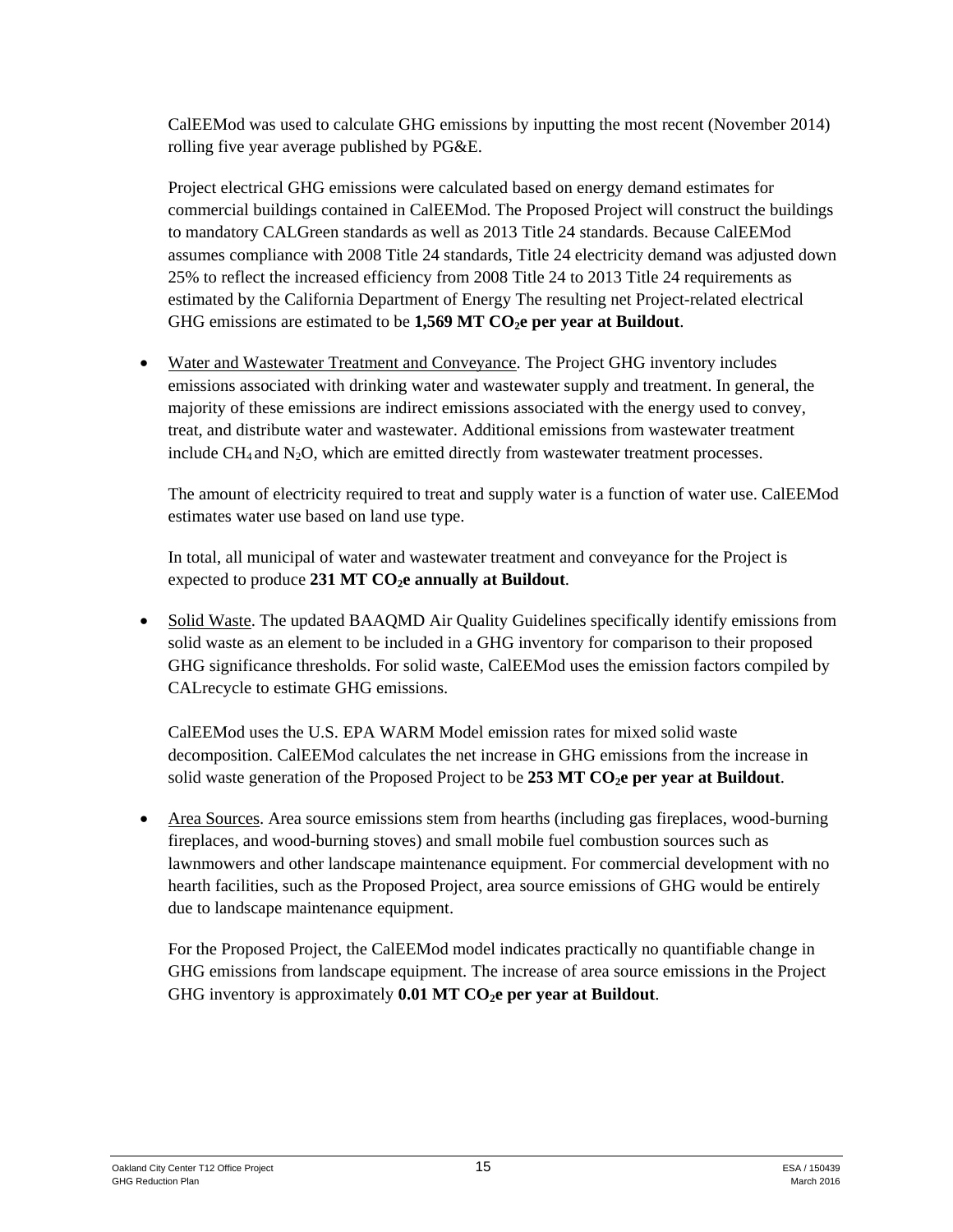#### *Comparison of 2005 Business-as-Usual Emissions and 2019 Adjusted Emissions*

The difference in the 2005 business-as-usual GHG emissions (Table 1) and the 2019 adjusted GHG emissions (Table 2) of the Project generally demonstrates the extent of emissions reduction that is attributable to measures incorporated with the Project.

At Buildout, the total annual adjusted GHG emissions generated by the Project, assuming TDM reduction  $(4,353$  MT CO<sub>2</sub>e shown in Table 2), is approximately 1,429 MT CO<sub>2</sub>e per year less than the Project's estimated 2005 business-as-usual emissions  $(5,782$  MT CO<sub>2</sub>e shown in Table 1). This is a reduction of approximately 25 percent.

The most substantial reductions achieved with the 2019 adjusted emissions are associated with motor vehicle emissions - primarily on implementation of Pavley GHG standards, the LCFS, and the TDM trip reductions - none of which are assumed in the 2005 business-as-usual emissions. Substantial reductions also occur for indirect electricity emissions given the Project's adherence to mandatory CALGreen and 2013 Title 24 standards, which is not assumed in the business-as-usual (as discussed in the assumptions above).

## **5.3 Impacts of Operational GHG Emissions**

Based on the applicable significance thresholds, the Project would have a significant impact on the environment if it would produce total emissions more than 1,100 metric tons of CO<sub>2</sub>e annually *and* more than 4.6 metric tons of  $CO<sub>2</sub>e$  per service population annually, or conflict with an applicable plan, policy, or regulation adopted for the purposes of reducing greenhouse gas emissions.

The impact are evaluated based on the Project assuming TDM trip reductions since implementation of the TDM Plan (per SCA TRA-4) is considered part of the Project.

To summarize from Table 2, assuming the 20 percent TDM reduction, the Project's total annual GHG emissions at Buildout is approximately 4,353 MT CO<sub>2</sub>e, which exceeds the 1,100 MT CO<sub>2</sub>e per year threshold. However, the resulting  $2.2$  MT CO<sub>2</sub>e per year per capita of service population does not exceed the 4.6 MT CO per year threshold. Therefore, at Buildout, the Project would have a **less than significant** cumulative GHG impact because it would not meet or exceed both the  $1,100$  MT CO<sub>2</sub>e per year threshold *and* the 4.6 MT  $CO<sub>2</sub>e$  per year service population threshold.

For comparison, Table 1 shows that assuming no TDM reduction or other emissions reducing regulatory factors, total annual GHG emissions of the 2005 business-as-usual scenario would be approximately 5,782 MT CO<sub>2</sub>e, which exceeds the 1,100 MT CO<sub>2</sub>e per year threshold. However, the 3.0 MT CO<sub>2</sub>e per year per capita of service population at Buildout of the 2005 business-as-usual scenario, assuming no TDM, also does not exceed the 4.6 MT CO per year threshold. Therefore, the GHG impact at Buildout, assuming no TDM reduction, would also be less than significant.

\_\_\_\_\_\_\_\_\_\_\_\_\_\_\_\_\_\_\_\_\_\_\_\_\_\_\_\_\_\_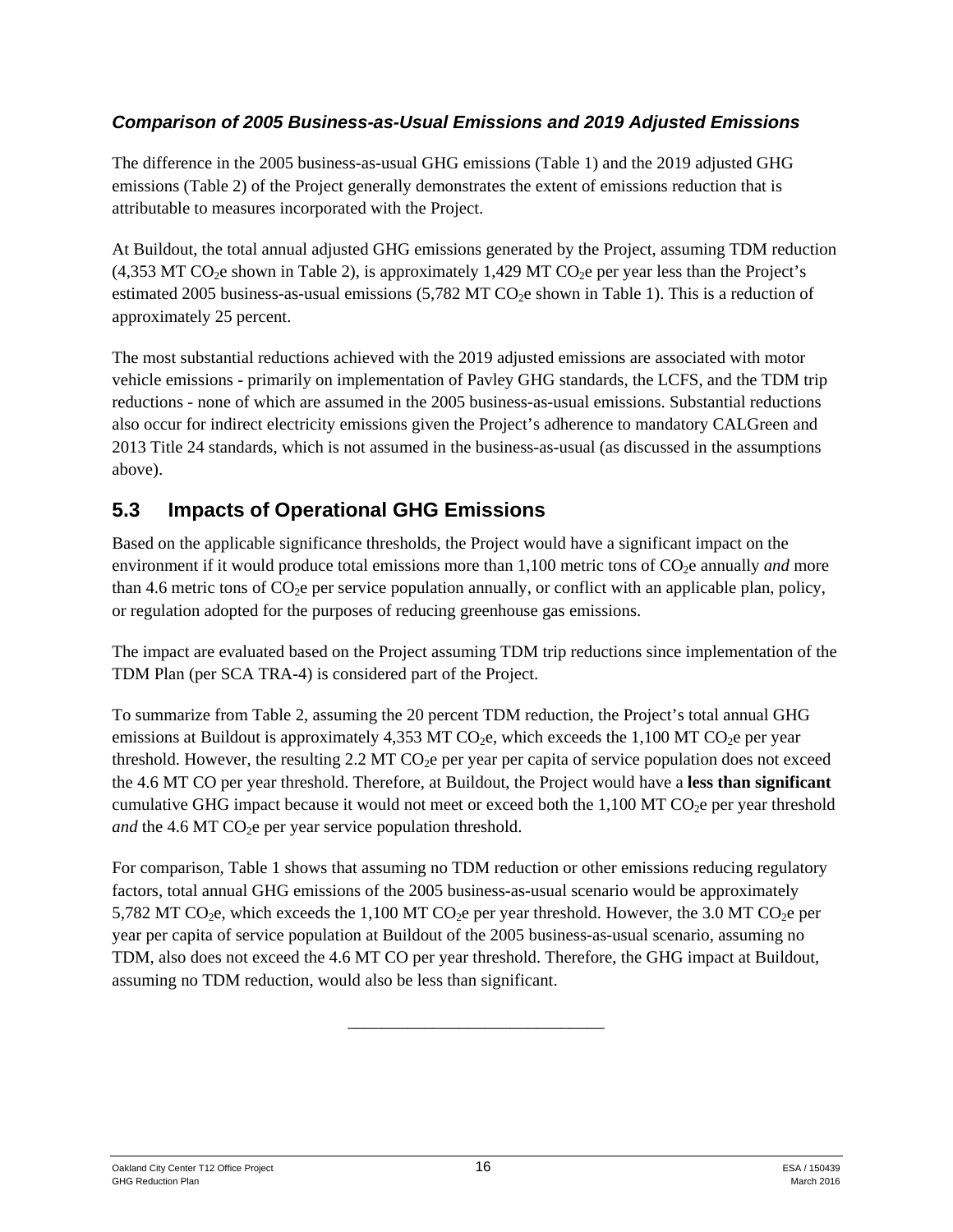# **Part B: Available GHG Reduction Measures and Reduction Plan Program**

This Part B of the GHG Plan identifies and assesses the feasibility of emissions reduction measures to identify "additional" measures that may be implemented to reduce GHG emissions beyond the adjusted Project's GHG emissions assessed in Section 5.0 of this document, pursuant to SCA GHG-1.

Multiple current sources were consulted for preparation of this GHG Plan, including the State of California's Climate Change Scoping Plan (December 2008) and first Update (May 2014), the State Attorney General's web site, and the California Air Pollution Control Officer Association's (CAPCOA) document on Quantifying Greenhouse Gas Mitigation Measures (August 2010). While each is discussed in the following sections, this analysis focuses on measures identified in the latest CAPCOA document and presents a best-professional effort to identify available emissions reduction strategies and does not assume to be exhaustive in its scope.

# 6.0 GHG Reduction Measures Identified in the Climate Change

# Scoping Plan of the California Air Resources Board

CARB's Scoping Plan includes 39 Recommended Actions (qualitative measures), some of which are considered to have potential application to the Proposed Project. These particular measures relate to transportation, electricity and natural gas use, and green building design. Each of these measures is evaluated below for its applicability to the Proposed Project, its emissions reduction potential, and for its inclusion in the Proposed Project as currently designed.

# **6.1 Transportation**

CARB's Scoping Plan identifies nine transportation-related recommended actions. **Action T-1** concerns improvements to light-duty vehicle technology for the purposes of reducing GHG emissions (Pavley Standards). This action focuses on legislating improved controls for vehicle manufacturers and would not generally be considered applicable to the Proposed Project. However, it is reasonably anticipated that vehicles utilized by the Proposed Project would be subject to the new Pavley regulation. CalEEMod took into account emissions reductions that would result from the implementation of the Pavley Standards, therefore this action does not represent an additional reduction measure available to the City and Project applicant.

**Action T-2** concerns implementation of a LCFS. To reduce the carbon intensity of transportation fuels, CARB is developing a LCFS, which would reduce the carbon intensity of California's transportation fuels by at least ten percent by 2020 as called for by Governor Schwarzenegger in Executive Order S-01-07. LCFS will incorporate compliance mechanisms that provide flexibility to fuel providers in how they meet the requirements to reduce GHG emissions. Implementation of such a standard is not within the purview of a development project and this action does not represent an additional reduction measure available to the City and Project applicant. CalEEMod took into account emissions reductions that would result from the implementation of the LCFS.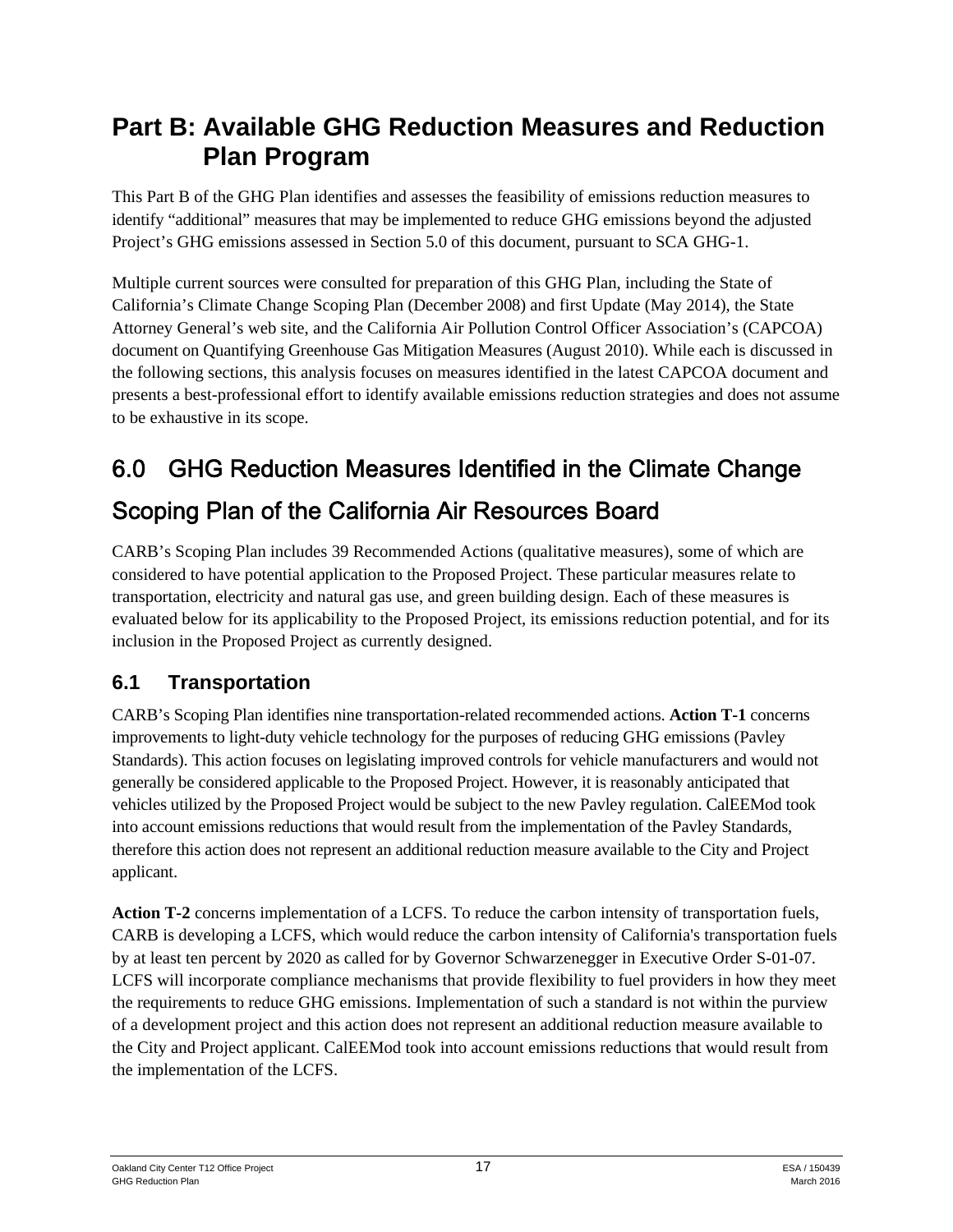**Action T-3** addresses regional transportation targets for reducing GHG emissions. SB 375 requires CARB to develop, in consultation with MPOs, passenger vehicle GHG emissions reduction targets for 2020 and 2035 by September 30, 2010. It sets forth a collaborative process to establish these targets, including the appointment by CARB of a Regional Targets Advisory Committee to recommend factors to be considered and methodologies for setting GHG emissions reduction targets. SB 375 also provides incentives – relief from certain CEQA requirements for development projects that are consistent with regional plans that achieve the targets. The Proposed Project is within a priority development area identified in the Plan Bay Area, which is the Sustainable Communities Strategy developed pursuant to SB375. The Project contains no residential land uses and therefore does not qualify as a "transit priority project" under Section 15183.5(c) of CEQA. However, the Proposed Project has prepared and will implement measures to reduce VMT – measures that are part of the TDM Plan required by SCA TRA-4.

As indicated in the TDM Plan, in urban areas with high transit availability, robust TDM programs have been shown to reduce vehicle trips by as much as 80 percent and an average range of 20-50 percent.8 The TDM Plan targets 20 percent trip reductions at Buildout. The TDM Plan specifies mandatory TDM measures to reach the 20% vehicle trip reduction target, further reducing GHG emissions from the Project. These mandatory measures and their estimated reduction are provided below in Table 3.

<sup>8</sup> CAPCOA, 2010. *Quantifying Greenhouse Gas Mitigation Measures*. Pages 58-60.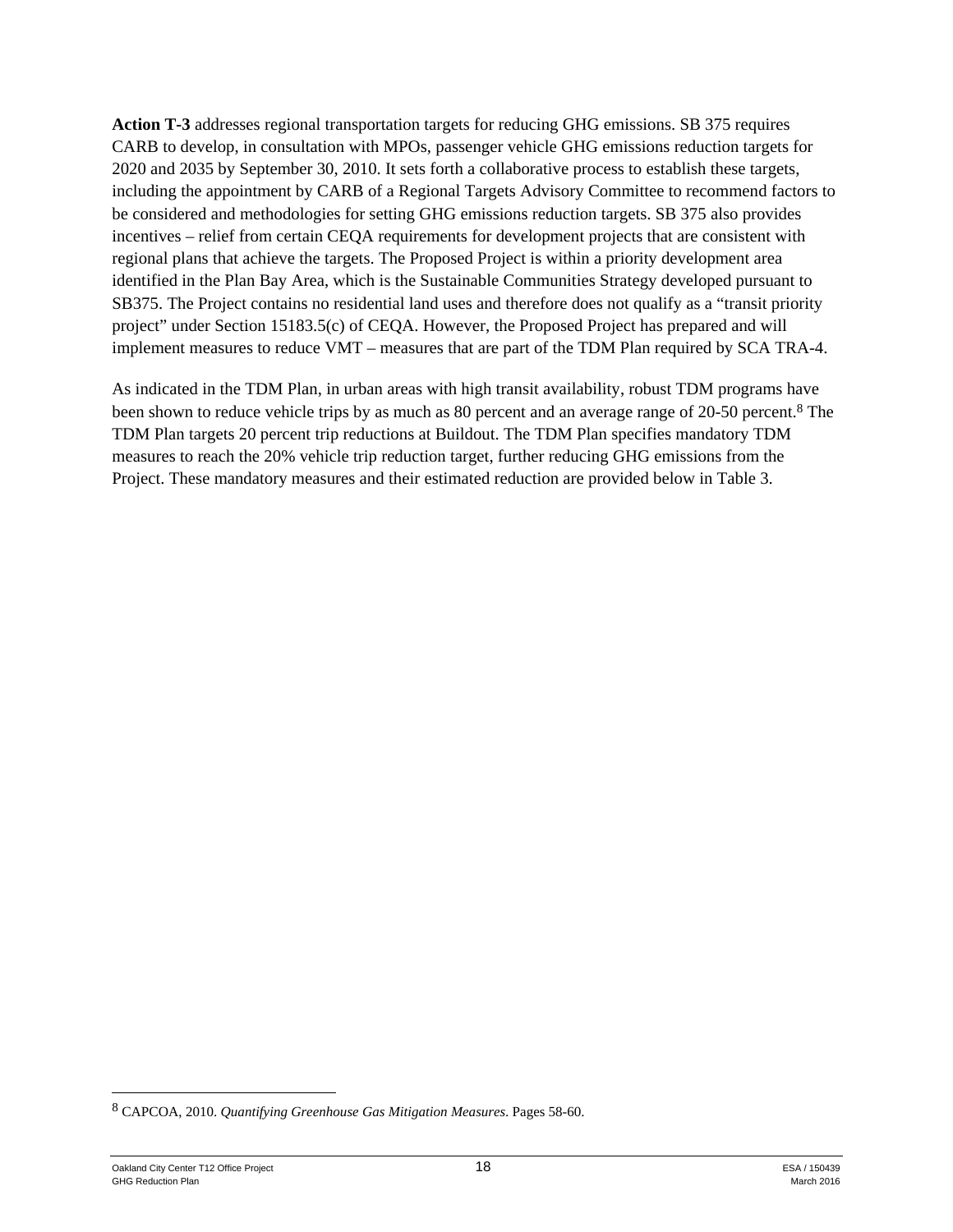#### **TABLE 3 MANDATORY TDM MEASURES ACHIEVING 20 PERCENT VEHICLE TRIP REDUCTION**

| (From Project TDM Plan) |  |
|-------------------------|--|
|-------------------------|--|

| <b>Mandatory Measure</b>                                       | <b>Estimated Trip Reduction</b> |
|----------------------------------------------------------------|---------------------------------|
| Provide Payment to AC Transit (Completed)                      | NA <sup>2</sup>                 |
| Infrastructure Improvements (Recommendations TRA-2 thru TRA-4) | NA <sup>2</sup>                 |
| Designate On-Site Car-Share Spaces                             | 1%                              |
| Coordinate to Provide Bike-Share Station                       | NA <sup>2</sup>                 |
| Parking Management                                             | 5%                              |
| Alternative Work Schedule/Flexible Hours/ Telecommuting        | $< 1\%$                         |
| <b>Transit Fare Subsidy</b>                                    | $10\%^{3}$                      |
| Pre-tax Commuter Benefit                                       | NA <sup>1</sup>                 |
| Carpool and Ride-Matching Assistance                           | 2%                              |
| <b>Preferential Parking for Carpoolers</b>                     |                                 |
| <b>Bicycle Facility Monitoring</b>                             | NA <sup>2</sup>                 |
| Guaranteed Ride Home                                           | NA <sup>2</sup>                 |
| <b>TDM Coordinator</b>                                         | NA <sup>2</sup>                 |
| TDM Marketing and Employee Education                           | 2%                              |
| <b>Total</b>                                                   | 20%                             |

1. The focus of the CAPCOA document is reductions to VMT but the research used to generate the reductions also indicates vehicle trip reductions are applicable as well. For the purposes of this analysis the VT reduction is assumed to equal the VMT reduction. See the cited CAPCOA research for more information and related information on page 8 of the BAAQMD *Transportation Demand Management Tool User's Guide* (June 2012)

2. The effectiveness of this strategy cannot be quantified at this time. This does not necessarily imply that the strategy is ineffective. It only demonstrates that at the time of the CAPCOA report development, existing literature did not provide a robust methodology for calculating its effectiveness. In addition, many strategies are complementary to each other and isolating their specific effectiveness may not be feasible.

3. Assuming a subsidy of \$3.00 per employee per day.

Sources: Fehr & Peers, 2016.

The TDM Plan also includes a Program for monitoring, evaluation, and enforcement.

**Action T-4** is concerned with vehicle efficiency measures. The California Integrated Waste Management Board (CIWMB) with various partners continues to conduct a public awareness campaign to promote sustainable tire practices. CARB is pursuing a regulation to ensure that tires are properly inflated when vehicles are serviced. Because the Proposed Project would not involve the operation of fleet vehicles, this action does not represent an additional reduction measure available to the City and Project applicant.

**Actions T-5 and T-6** addresses electrification of ships at ports and port operations and is not applicable to the Proposed Project. Therefore, this action does not represent an additional reduction measure available to the City and Project applicant.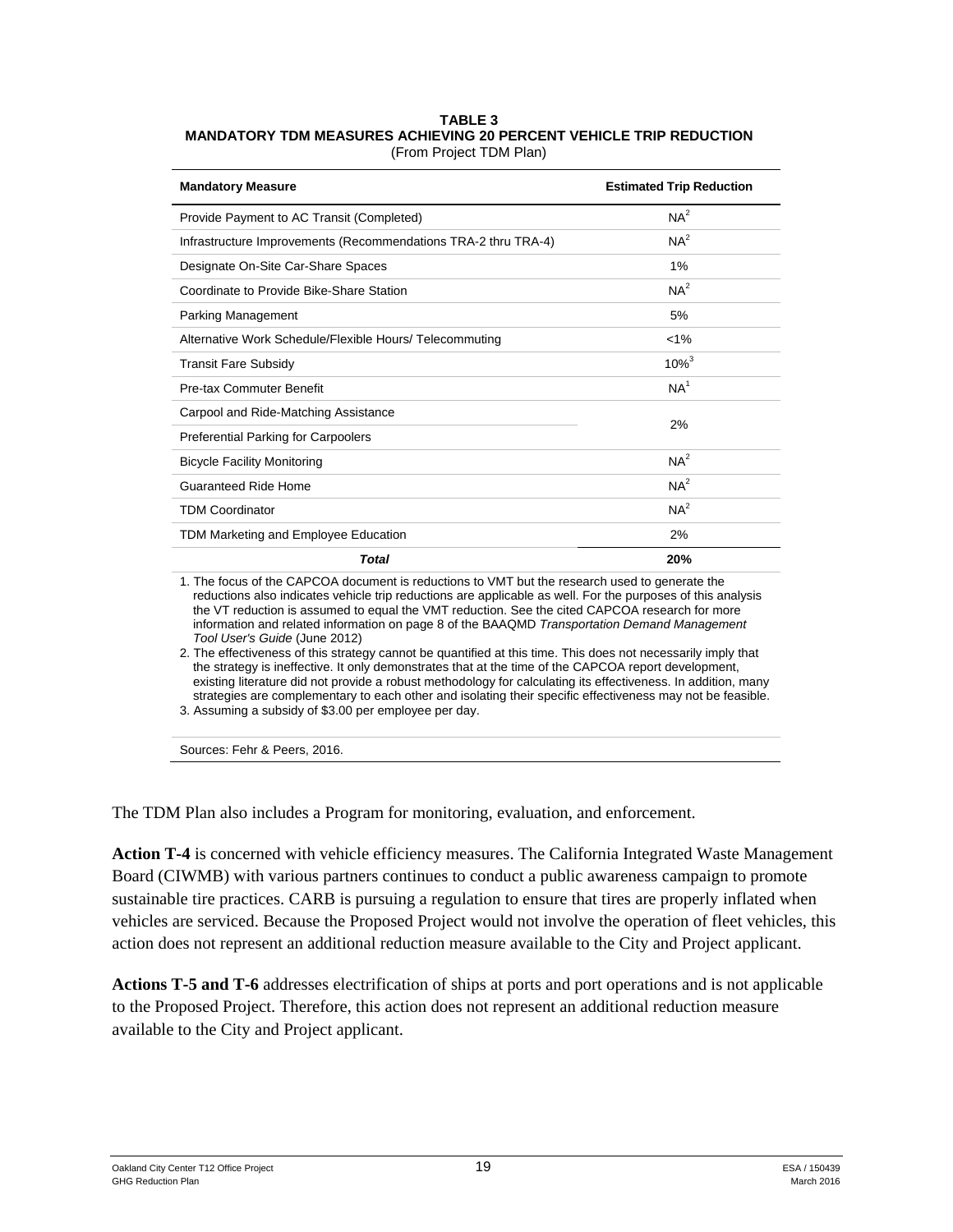**Action T-7** requires addresses existing trucks/trailers to be retrofitted with the best available technology and/or CARB-approved technology. This action does not represent an additional reduction measure available to the City and Project applicant.

**Action T-8** focuses on hybridization of medium- and heavy-duty vehicles. The implementation approach to Action T-8 is to adopt a regulation and/or incentive program that reduces GHG emissions by encouraging hybrid technology as applied to vocational applications that have significant urban, stop-andgo driving, idling, and power take-off operations in their duty cycle. Such applications include parcel delivery trucks and vans. This action does not represent an additional reduction measure available to the City and Project applicant.

**Action T-9** concerns implementation of a high speed rail (HSR) system. This action does not represent an additional reduction measure available to the City and Project applicant.

# **6.2 Electricity and Natural Gas**

**Action E-1,** together **with Action GB-1** (Green Building), aims to reduce electricity demand by increased efficiency of Utility Energy Programs and adoption of more stringent building and appliance standards. Elements of this action include encouraging construction of zero net energy (ZNE) buildings and implementation of passive solar design. In addition to employing on-site electricity generation, a ZNE building must either replace natural gas with renewable energy for space and water heating, or compensate for natural gas use by generating surplus electricity for sale on the state's electricity grid. The Project proposes to construct the proposed towers consistent with the updated CALGreen building code standards which will become effective in January 2011. Compliance with mandatory CALGreen standards was accounted for in the inventory presented in Table 2. The Proposed Project also will meet a minimum of LEED Silver certification which will include many facets of the CalGreen requirements. The intent of compliance with mandatory CALGreen standards is generally consistent with the objectives of Action E-1 and GB-1. However, the Proposed Project does not currently include any form of on-site electricity generation. Consequently, on-site power generation represents a potential additional reduction measure.

**Action E-2** encourages an increase in the use of combined heat and power (CHP) use, or co-generation, facilities. California has supported CHP for many years, but market and other barriers continue to keep CHP from reaching its full market potential. Increasing the deployment of efficient CHP will require a multi-pronged approach that includes addressing significant barriers and instituting incentives or mandates where appropriate. Co-generation would not be applicable to the Project site as it would require a constant need for steam that is absent. This action does not represent an additional reduction measure available to the City and Project applicant.

**Action E-3** concerns Renewable Portfolio Standards for utilities and does not apply to development projects. Therefore, the Proposed Project would not conflict with the recommended measure.

**Action E-4** strives to promote solar generated electricity. As discussed with respect to Action E-1, the proposed Project does not currently include any form of on-site electricity generation. Consequently, onsite power generation represents a potential additional reduction measure.

\_\_\_\_\_\_\_\_\_\_\_\_\_\_\_\_\_\_\_\_\_\_\_\_\_\_\_\_\_\_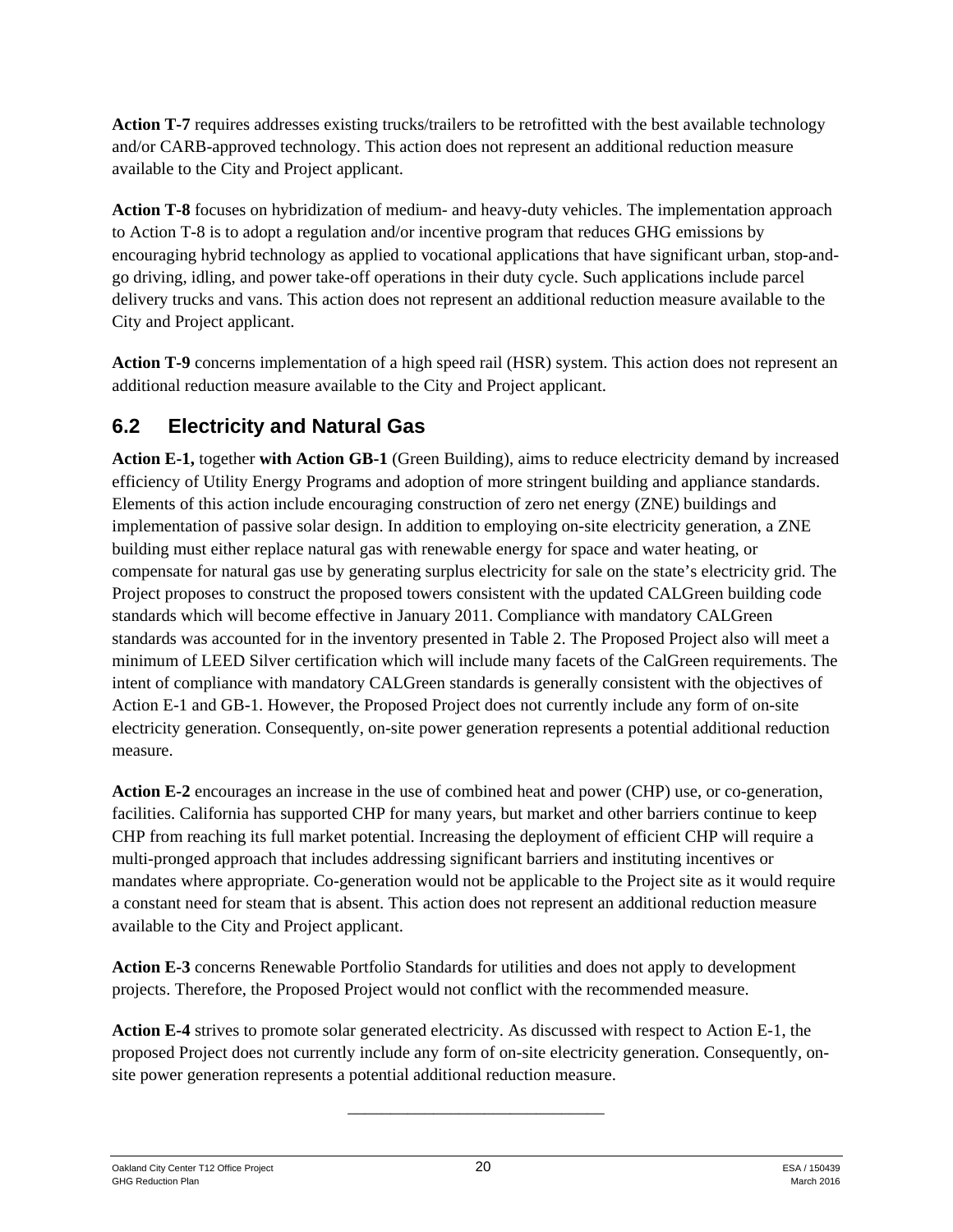# 7.0 GHG Reduction Measures Identified in the California Air Pollution Control Officers Association (CAPCOA) Quantifying Greenhouse Gas Mitigation Measures Document

The Proposed Project's design elements, applicable SCAs, non-CEQA Recommendations, and CEQA mitigation measures, may be compared to the list of specific mitigation measures developed by the CAPCOA in its document, *Quantifying Greenhouse Gas Mitigation Measures* (CAPCOA, 2010). Table 4 presents an itemized list of the primary mitigation measures and potential trip reduction (in terms of vehicle miles traveled [VMT] identified in the CAPCOA document and identifies how each may relate to Proposed Project elements.9 The State Attorney General has also published a list of various "measures that may reduce the global warming related impacts of a project." (California Dept. of Justice, 2009) These measures are generally included in CAPCOA's more extensive listing of GHG mitigations and are not repeated.

| <b>Mitigation</b><br><b>Measure</b> | <b>Description</b>                                                                    | <b>Potential Reduction</b><br><b>Estimate</b>         | Existing or proposed by the project?                                                                                                                                      |
|-------------------------------------|---------------------------------------------------------------------------------------|-------------------------------------------------------|---------------------------------------------------------------------------------------------------------------------------------------------------------------------------|
| MM BE-1                             | Exceed Title 24                                                                       | 0.2 to 10 percent                                     | Yes – is indicated in the Project sponsor's LEED<br>Silver Application to date.                                                                                           |
| MM BE-2                             | Install Programmable<br><b>Thermostat Timers</b>                                      | Non-quantified BMP                                    | No - This measure represents a means by<br>which further GHG emissions reductions may<br>be realized.                                                                     |
| MM BE-3                             | Third Party HVAC<br>Commissioning                                                     | No quantification $-$<br>Enhances BE-1                | Yes - Indicated in the Project sponsor's LEED<br>Silver Application to date.                                                                                              |
| MM BE-4                             | Install Energy Efficient<br>Appliances                                                | Quantification for<br>residential and grocery<br>only | Yes - Assumed as part of CalGreen requirement                                                                                                                             |
| MM BE-5                             | Install Energy Efficient<br><b>Boilers</b>                                            | 1.2 to 18.4 percent                                   | Possibly – Could be captured under Project<br>sponsor's LEED Silver Application to date as part<br>of basic commissioning and minimum energy<br>performance requirements. |
| $MMI F-1$                           | Install Higher Efficiency<br><b>Public Street and Area</b><br>Lighting                | 16 to 40 percent of<br>lighting energy                | No - This measure represents a means by<br>which further GHG emissions reductions may<br>be realized.                                                                     |
| MM LE-2                             | Limit Outdoor Lighting<br>Requirements                                                | Non-quantified BMP                                    | No – This measure represents a means by<br>which further GHG emissions reductions may<br>be realized.                                                                     |
| MM LE-3                             | Replace Traffic Lights with<br><b>LED Traffic Lights</b>                              | 90 percent reduction in<br>traffic light energy       | Not applicable to commercial building.                                                                                                                                    |
| MM AF-1                             | <b>Establish Onsite</b><br>Renewable or Carbon-<br>Neutral Energy Systems-<br>Generic | 0 percent - 100 percent                               | No - This measure represents a means by<br>which further GHG emissions reductions may<br>be realized.                                                                     |

**TABLE 4 CAPCOA-IDENTIFIED GHG REDUCTION MEASURES** 

The focus of the CAPCOA document is reductions to VMT but the research used to generate the reductions also indicates vehicle trip reductions are applicable as well. The TDM Plan identified reductions in terms of "vehicle trip" (VT) reduction. For the purposes of both the GHG Plan and TDM Plan analyses, the VT reduction is assumed to equal the VMT reduction. (See the cited CAPCOA research for more information and related information on page 8 of the BAAQMD Transportation Demand Management Tool User's Guide, June 2012).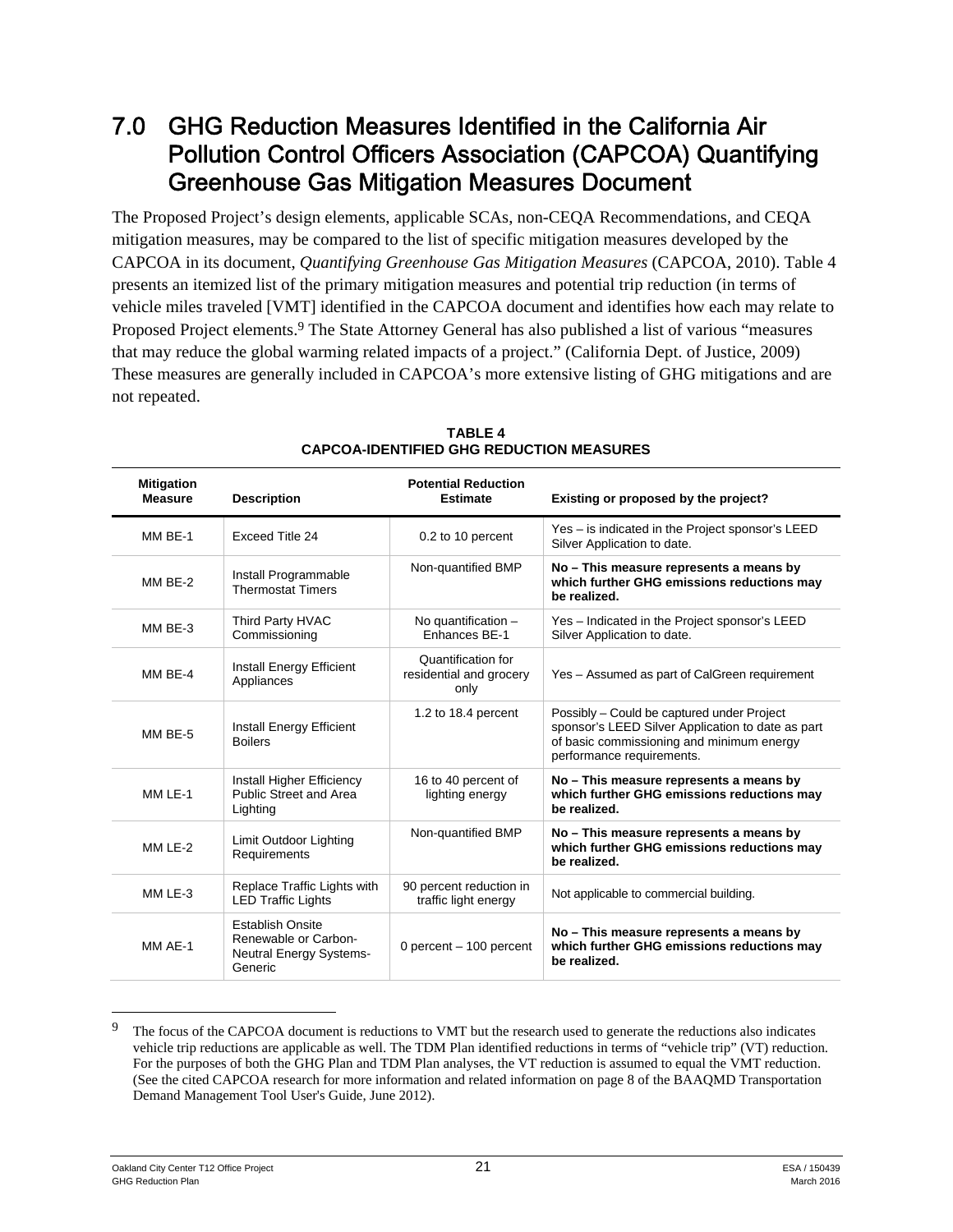| <b>Mitigation</b><br><b>Measure</b> | <b>Description</b>                                                                              | <b>Potential Reduction</b><br><b>Estimate</b> | Existing or proposed by the project?                                                                                                                                                                                                                                                        |
|-------------------------------------|-------------------------------------------------------------------------------------------------|-----------------------------------------------|---------------------------------------------------------------------------------------------------------------------------------------------------------------------------------------------------------------------------------------------------------------------------------------------|
| MM $AE -2$                          | <b>Establish Onsite</b><br>Renewable or Carbon-<br>Neutral Energy Systems -<br>Solar Power      | 0 percent - 100 percent                       | No – This measure represents a means by<br>which further GHG emissions reductions may<br>be realized.                                                                                                                                                                                       |
| MM AE-3                             | <b>Establish Onsite</b><br>Renewable or Carbon-<br>Neutral Energy Systems-<br><b>Wind Power</b> | 0 percent - 100 percent                       | Not Feasible for tower commercial building                                                                                                                                                                                                                                                  |
| MM AE-4                             | Combined Heat and<br>Power System                                                               | 0 percent - 46 percent<br>of electrical power | No - This measure represents a means by<br>which further GHG emissions reductions may<br>be realized.                                                                                                                                                                                       |
| MM LUT-1                            | <b>Increase Density</b>                                                                         | 0.8 to 30 percent<br>reduction in VMT         | Yes - Project is high density commercial use<br>proximate to major transit                                                                                                                                                                                                                  |
| MM LUT-2                            | Increase Location<br>Efficiency                                                                 | 46 percent of trip<br>generation              | Yes - The Transportation Section in the CEQA<br>Checklist states that the site is located<br>approximately 0.25 mile of the 12 <sup>th</sup> Street BART<br>station. AC Transit provides bus service to the<br>Project site.                                                                |
| MM LUT-3                            | Office/ Mixed Use Density                                                                       | 9 to 30 percent<br>reduction in VMT           | Yes - Project provides office and retail use<br>proximate to transit with bicycle and pedestrian<br>access.                                                                                                                                                                                 |
| MM LUT-4                            | Increase Destination<br>Accessibility                                                           | $0.5$ percent $-5$ percent                    | Yes - Operational features include retail space.                                                                                                                                                                                                                                            |
| MM LUT-5                            | <b>Increase Transit</b><br>Accessibility                                                        | 0.5 to 25 percent<br>reduction in VMT         | Yes - The location of the Project also increases<br>the potential for pedestrians to walk and bike to<br>nearby transit destinations and therefore reduces<br>the VMT; trip reduction is incorporated in the<br>transportation analysis (vehicle trip generation) in<br>the CEQA Checklist. |
| MM LUT-6                            | Affordable Housing<br>Component                                                                 | $0.04$ percent $-1.26$<br>percent in VMT      | Not Applicable – Project is not residential.                                                                                                                                                                                                                                                |
| MM LUT-7                            | Orient toward non-Auto<br>Corridor                                                              | 0.25 to 0.5 percent<br>reduction in VMT       | Yes - Project is designed around an existing<br>transit, bicycle, and pedestrian corridor<br>encourages alternative mode use. Trip reduction is<br>incorporated in transportation analysis in the<br><b>CEQA Checklist.</b>                                                                 |
| MM LUT-8                            | Proximity to bike path/bike<br>lanes                                                            | 0.625 percent reduction<br>in VMT             | Yes - Per the City of Oakland Bicycle Master Plan<br>there is one Class 2 and three Class 3 bike routes<br>within one quarter mile of the Project site including<br>MLK Jr. Way.                                                                                                            |
| MM STD-1                            | Provide Pedestrian<br>Network Improvements                                                      | 0 to 2 percent reduction<br>in VMT            | Yes - The Project proposes bulbouts at the<br>crosswalks crossing Martin Luther King Jr. Way at<br>11th and 12th Streets, as part of Recommendation<br>TRA-2 identified in the TDM Plan and CEQA<br>Checklist. <sup>a</sup>                                                                 |
| MM STD-2                            | <b>Provide Traffic Calming</b><br>Measures                                                      | 0.25 to 1 percent<br>reduction in VMT         | Not applicable to commercial office building<br>located in an urban area.                                                                                                                                                                                                                   |
| MM STD-3                            | Implement Electric Vehicle<br>Network                                                           | 0.5 to 12.7 percent<br>reduction in VMT       | Not applicable to commercial office building<br>located in an urban area.                                                                                                                                                                                                                   |
| MM STD-4                            | Create Urban Non-<br>motorized Zones                                                            | None provided                                 | Yes - Project is high density commercial use in a<br>CBD proximate to major transit which is assumed in<br>Project's trip generation in the CEQA Checklist.                                                                                                                                 |
| MM STD-5                            | Incorporate Bike Lane<br><b>Street Design</b>                                                   | None provided                                 | Not Applicable to commercial tower building                                                                                                                                                                                                                                                 |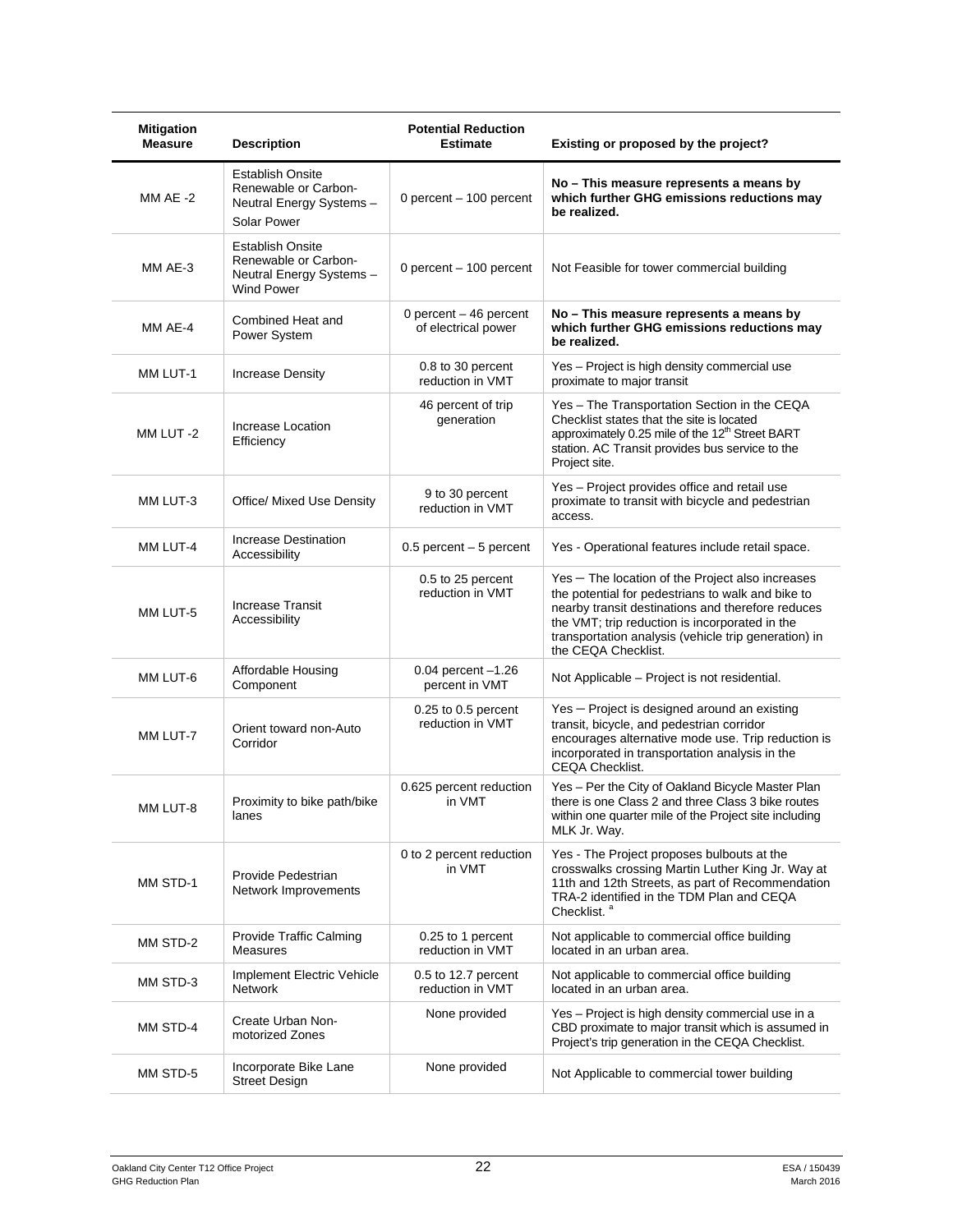| <b>Mitigation</b><br><b>Measure</b> | <b>Description</b>                                               | <b>Potential Reduction</b><br><b>Estimate</b>   | Existing or proposed by the project?                                                                                                                                                                                                                                                                                                                                                                                                                                                                                                                                     |
|-------------------------------------|------------------------------------------------------------------|-------------------------------------------------|--------------------------------------------------------------------------------------------------------------------------------------------------------------------------------------------------------------------------------------------------------------------------------------------------------------------------------------------------------------------------------------------------------------------------------------------------------------------------------------------------------------------------------------------------------------------------|
| MM STD-6                            | Bike Parking Non-<br>residential                                 | None provided                                   | Yes - Municipal Code Chapter 17.117 requires<br>new development to provide both short-term (i.e.,<br>bicycle racks) and long-term bicycle parking (i.e.,<br>lockers or indoor storage) per SCA TRA-2 (as part<br>of the final development permit) the applicant shall<br>submit for review and approval of the Planning<br>and Zoning Division, plans that show bicycle<br>storage and parking. Also, the TDM Plan identifies<br>"bicycle facilities" as a TDM measure to be<br>implemented as part of the Project and contribute<br>to a 20 percent trip reduction.     |
| MM STD-7                            | <b>Bike Parking Residential</b>                                  | None provided                                   | Not applicable to commercial building                                                                                                                                                                                                                                                                                                                                                                                                                                                                                                                                    |
| MM STD-8                            | Preferential Parking for<br><b>EVs/CNG Vehicles</b>              | Grouped Strategy with<br>MM STD-3               | Partially - Preferential parking is required by<br>CALGreen section 5.106.5.2. However,<br>installation of electric vehicle charging<br>stations represents a means by which further<br>GHG emissions reductions may be realized.                                                                                                                                                                                                                                                                                                                                        |
| MM STD-9                            | Dedicate Land for Bike<br>Trails                                 | Grouped Strategy with<br>MM LUT-9               | Not applicable to commercial building                                                                                                                                                                                                                                                                                                                                                                                                                                                                                                                                    |
| MM PDT-1                            | Minimum Parking                                                  | 5 percent - 12.5 percent<br>reduction in VMT    | Yes – The Proposed Project would have a parking<br>demand shortfall of 736 spaces at Buildout per the<br>Transportation Section of the 2016 CEQA<br>Checklist. With implementation of the TDM Plan, a<br>combination of TDM measures to achieve a 20<br>percent trip reduction will reduce the parking<br>demand shortfall to 548 spaces (188-space<br>reduction) (as reported in the TDM Plan), since<br>fewer cars will be coming to the Project site. The<br>Project does not propose to reduce parking<br>supply. No parking is required for the Project by<br>Code. |
| MM PDT-2                            | <b>Unbundle Parking Costs</b><br>from Property Costs             | $2.6$ percent $-13$ percent<br>reduction in VMT | Yes - Standard practice in CBD. Unbundling<br>separates parking from property costs, requiring<br>those who wish to purchase parking spaces to do<br>so at an additional cost from the property cost<br>(commercial lease).                                                                                                                                                                                                                                                                                                                                              |
| MM PDT-3                            | Implement Market Price<br>Public Parking (on-street)             | 1 percent – 30 percent<br>reduction in VMT      | Not applicable to private project.                                                                                                                                                                                                                                                                                                                                                                                                                                                                                                                                       |
| MM PDT-4                            | Require Residential Area<br><b>Parking Permits</b>               | Grouped Strategy with<br>MM PPT-1               | Not applicable to non-residential project                                                                                                                                                                                                                                                                                                                                                                                                                                                                                                                                |
| MM TRT-1<br>through TRT-3           | Implement Commute Trip<br>Reduction Program                      | 1 percent $-6.2$ percent<br>reduction in VMT    | Yes - TDM Plan identifies "Carpool/Ride-Matching<br>Assistance" and "Preferential Parking for<br>Carpoolers" (combined, 2%), as well as "TDM<br>Marketing and Education" (2%) as mandatory<br>TDM measures.                                                                                                                                                                                                                                                                                                                                                              |
| MM TRT-4                            | Implement Subsidized or<br><b>Discounted Transit</b><br>Program  | $0.3$ percent $-20$ percent<br>reduction in VMT | Yes - The TDM Plan identifies "Transit Fare<br>Subsidy" as a mandatory measure (10%).<br>The TDM Plan also identifies "Increased<br>Transit Subsidy" as an "additional strategy"<br>that the Project could implement for possible<br>further trip reduction.                                                                                                                                                                                                                                                                                                             |
| MM TRT-5                            | End of trip facilities (i.e.,<br>showers and lockers)            | Grouped Strategy with<br>MM TRT-1               | Yes - The TDM Plan identifies "bicycle/shower<br>facilities" as part of Recommendation TRA-4 to be<br>implemented as part of the Project. <sup>a</sup>                                                                                                                                                                                                                                                                                                                                                                                                                   |
| MM TRT-6                            | Telecommuting and<br><b>Alternative Work</b><br><b>Schedules</b> | 0.7 percent -5.5 percent<br>reduction in VMT    | Yes - TDM Plan identifies alternative work<br>schedule/flexible hours.                                                                                                                                                                                                                                                                                                                                                                                                                                                                                                   |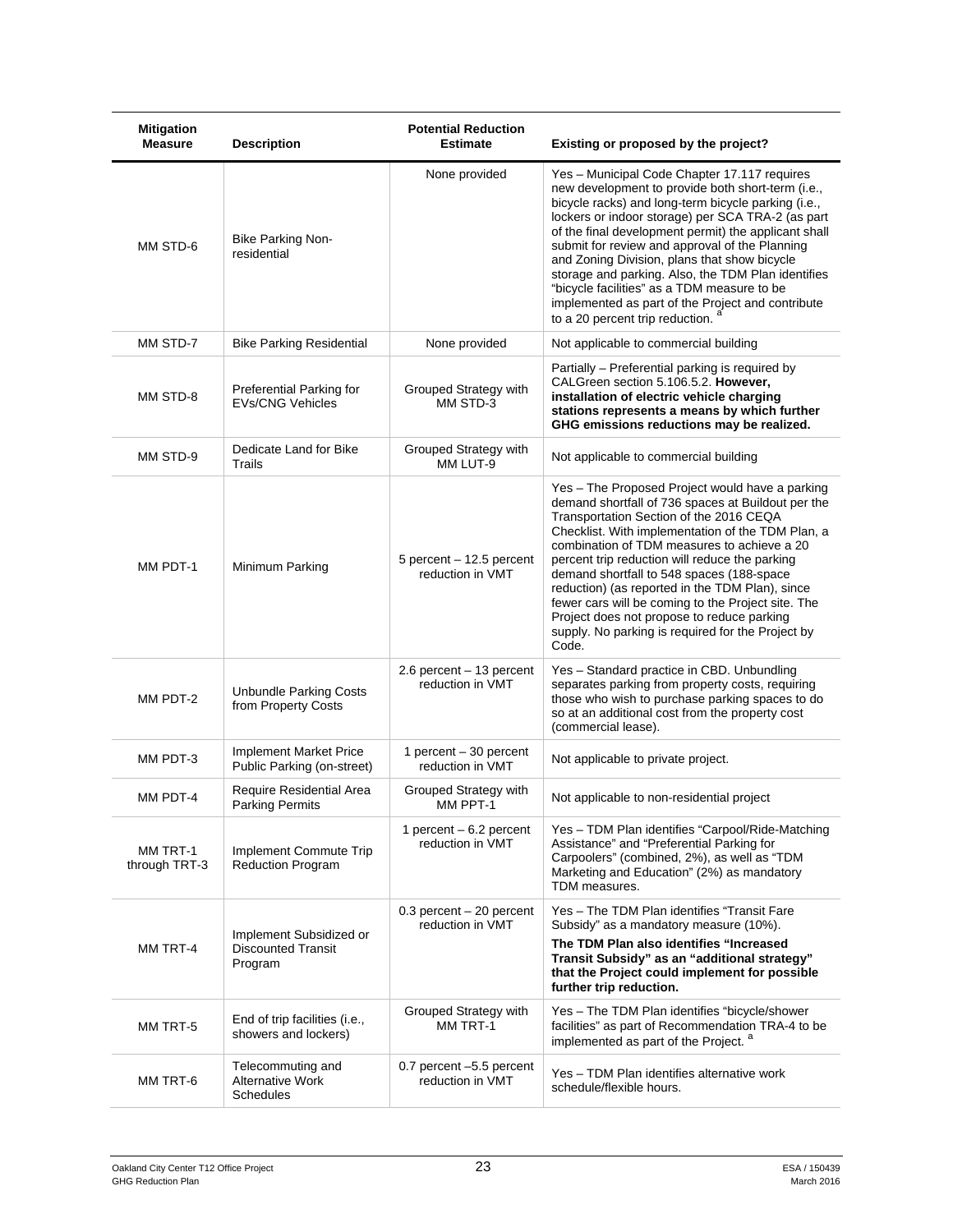| <b>Mitigation</b><br><b>Measure</b> | <b>Description</b>                                                          | <b>Potential Reduction</b><br><b>Estimate</b>                  | Existing or proposed by the project?                                                                                                                                                                                                                                                                                                                                                            |
|-------------------------------------|-----------------------------------------------------------------------------|----------------------------------------------------------------|-------------------------------------------------------------------------------------------------------------------------------------------------------------------------------------------------------------------------------------------------------------------------------------------------------------------------------------------------------------------------------------------------|
| MM TRT-7                            | Implement Commute Trip<br>reduction Marketing                               | 0.8 percent -4.0 percent<br>reduction in commute<br><b>VMT</b> | Yes – TDM Plan implements TDM outreach and<br>education                                                                                                                                                                                                                                                                                                                                         |
| MM TRT-8                            | Implement Preferential<br>Parking Program                                   | Low                                                            | Yes - This required by CALGreen section<br>5.106.5.2.                                                                                                                                                                                                                                                                                                                                           |
| MM TRT-9                            | Implement Car-sharing<br>Program                                            | 0.4 percent -0.7 percent<br>reduction in commute<br><b>VMT</b> | Yes - TDM Plan implements on-site car-sharing                                                                                                                                                                                                                                                                                                                                                   |
| MM TRT-11                           | <b>Employ Employer-</b><br>Sponsored<br>Vanpool/Shuttle                     | $0.3$ percent $-13.4$<br>percent reduction in<br>commute VMT   | No applicable to commercial site within 0.25 mile<br>of BART station and multiple AC Transit lines                                                                                                                                                                                                                                                                                              |
| MM TRT-12                           | Implement Bike Sharing<br>Programs                                          | Grouped Strategy with<br>MM STD-5 and Lut-9                    | Yes - TDM Plan implements BikeShare Station                                                                                                                                                                                                                                                                                                                                                     |
| MM TRT-14                           | Price Workplace Parking                                                     | $0.1$ percent $-19.7$<br>percent reduction in<br>commute VMT   | <b>Potential Measure: The TDM Plan identifies</b><br>"Parking Management" as a mandatory measure<br>(5%). This includes charging for all parking spaces<br>in the building unless noted in other strategies,<br>removing the cost of parking from the lease<br>agreements, and setting the fee for monthly, daily,<br>and/or hourly parking the same as or higher than<br>other nearby garages. |
|                                     |                                                                             |                                                                | The TDM Plan also identifies "Increased<br>Parking Fee" as an "additional strategy" that<br>the Project could implement for possible<br>further trip reduction.                                                                                                                                                                                                                                 |
| MM TRT-15                           | Implement Employee<br>Parking "Cash-out"                                    | 0.6 percent -7.7 percent<br>reduction in commute<br><b>VMT</b> | No. The Project could require employers to<br>offer employee parking "cash-out." The term<br>"cashout" is used to describe the employer<br>providing employees with a choice of forgoing<br>their current subsidized/free parking for a cash<br>payment equivalent to the cost of the parking<br>space to the employer.                                                                         |
| MM TST-1<br>through MM<br>TST-6     | <b>Transit System</b><br>improvements                                       | $0.02$ percent $-8.2$<br>percent reduction in<br>commute VMT   | Not applicable to commercial site within 0.25 mile<br>of BART station and multiple AC Transit lines                                                                                                                                                                                                                                                                                             |
| MM RPT-1<br>through RPT-4           | Road Pricing Management                                                     | 7.9 percent -45 percent<br>reduction in GHG                    | Not applicable to commercial building project                                                                                                                                                                                                                                                                                                                                                   |
| MM VT-1<br>through VT-3             | Vehicles                                                                    | Dependent                                                      | Not applicable to commercial building project with<br>no significant fleet vehicles                                                                                                                                                                                                                                                                                                             |
| MM WSW-1 and<br>WSW-2               | Use Reclaimed/Gray<br>Water                                                 | Up to 100% of outdoor<br>water                                 | Yes - Per Project sponsor's LEED scorecard,<br>purple pipe will be plumbed into building                                                                                                                                                                                                                                                                                                        |
| MM WUW-1                            | Install Low Flow Water<br><b>Fixtures</b>                                   | 20 percent of indoor<br>residential water use                  | Yes - Required by CalGreen,                                                                                                                                                                                                                                                                                                                                                                     |
| MM WUW-2                            | Adopt a Water<br><b>Conservation Strategy</b>                               | Dependent                                                      | Yes – Water efficient landscaping is indicated in<br>the Project sponsor's LEED Silver Application.                                                                                                                                                                                                                                                                                             |
| MM WUW-3                            | Design Water Efficient<br>Landscapes                                        | 0 to 70 percent of<br>outdoor water use                        | Yes - Water efficient landscaping is indicated in<br>the Project sponsor's LEED Silver Application.                                                                                                                                                                                                                                                                                             |
| MM WUW-4                            | Use Water-Efficient<br>Landscape Irrigation<br>Systems                      | 6.1 percent of outdoor<br>water use                            | Yes - Water efficient landscaping is indicated in<br>the Project sponsor's LEED Silver Application.                                                                                                                                                                                                                                                                                             |
| MM WUW-5                            | Reduce Turf and<br>Landscapes in Lawns                                      | Dependent                                                      | Yes - Water efficient landscaping is indicated in<br>the Project sponsor's LEED Silver Application.                                                                                                                                                                                                                                                                                             |
| MM WUW-6                            | <b>Plant Native or Drought-</b><br><b>Resistant Trees and</b><br>Vegetation | Dependent                                                      | Yes - Water efficient landscaping is indicated in<br>the Project sponsor's LEED Silver Application.                                                                                                                                                                                                                                                                                             |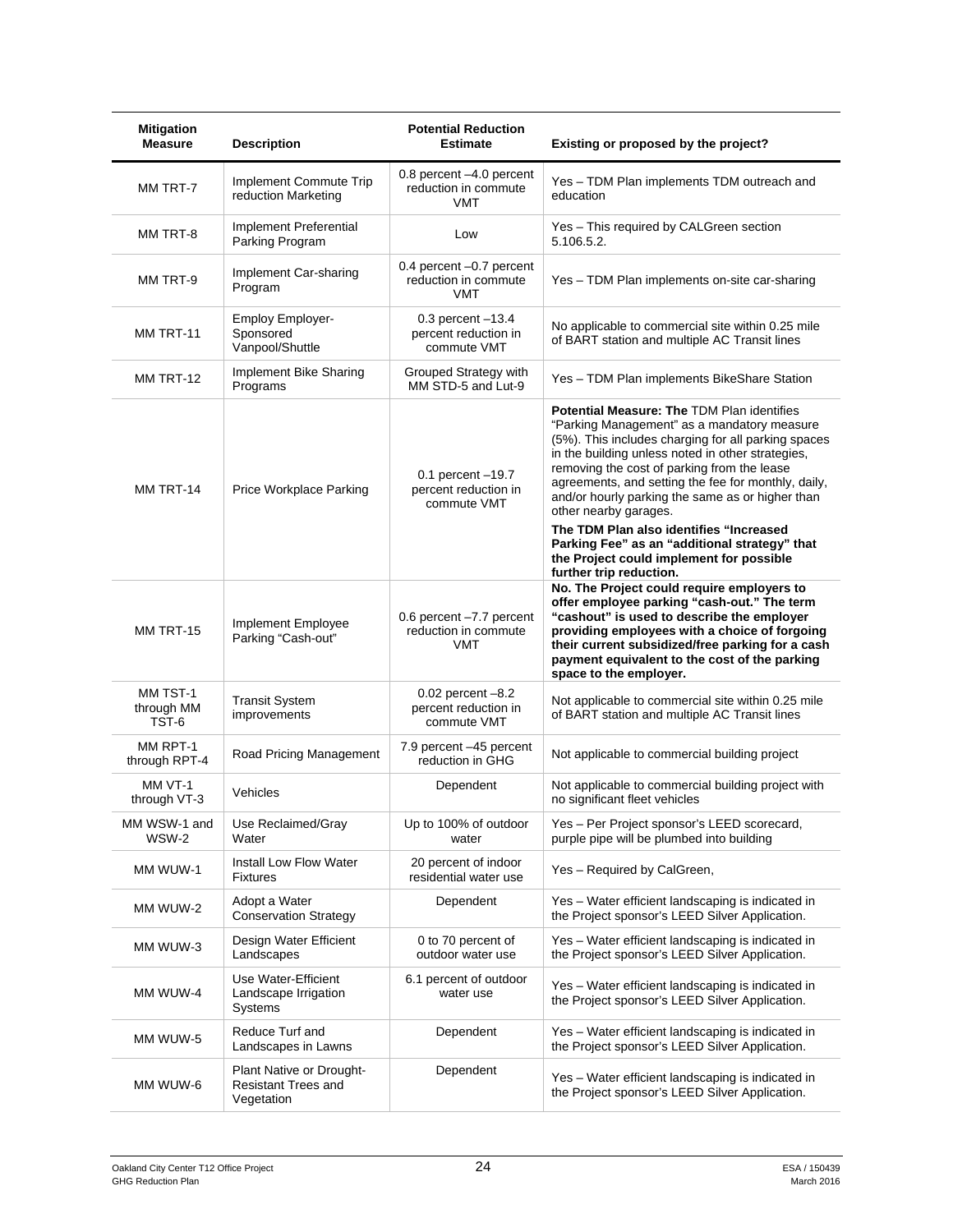| <b>Mitigation</b><br><b>Measure</b> | <b>Description</b>                                                 | <b>Potential Reduction</b><br><b>Estimate</b> | Existing or proposed by the project?                                                                                                                                                                                                                                                                             |
|-------------------------------------|--------------------------------------------------------------------|-----------------------------------------------|------------------------------------------------------------------------------------------------------------------------------------------------------------------------------------------------------------------------------------------------------------------------------------------------------------------|
| MM A-1 Through<br>MM $A-3$          | Landscaping Equipment                                              | 1 percent                                     | No. Potential Measure by which further GHG<br>emissions reductions may be realized                                                                                                                                                                                                                               |
| MM SW-1                             | Institute or Extend<br>Recycling and Composting<br><b>Services</b> | Dependent                                     | No - While LEED requires provision of an<br>easily-accessible dedicated area or for the<br>collection of storage materials for recycling for<br>the entire building, there are no operational<br>project recycling goals. Operational recycling<br>goals represent a potential additional<br>reduction measures. |
| MM SW-2                             | Recycle Demolished<br><b>Construction Material</b>                 | Dependent                                     | Not applicable – no structures on site                                                                                                                                                                                                                                                                           |
| MM MISC-1                           | Off-Site Mitigation Fee<br>Program/ Offset Purchase                | Moderate                                      | No. A potential additional measure by which<br>further GHG emissions reductions may be<br>realized. The project sponsor may enter into<br>one or more contracts to purchase voluntary<br>carbon credits from a qualified GHG emissions<br>broker.                                                                |

a Per the TDM Plan, the effectiveness of this strategy cannot be quantified at this time. This does not necessarily imply that the strategy is ineffective. It only demonstrates that at the time of the 2010 CAPCOA report development, existing literature did not provide a robust methodology for calculating its effectiveness; CAPCOA has not issued updates as of this GHG Plan. In addition, many strategies are complementary to each other and isolating their specific effectiveness may not be feasible.

\_\_\_\_\_\_\_\_\_\_\_\_\_\_\_\_\_\_\_\_\_\_\_\_\_\_\_\_\_\_

SOURCE: CAPCOA, 2010.

# 8.0 Additional GHG Reduction Measures Available to Further Reduce GHG Emissions of the Proposed Project

As required by SCA GHG-1 (GHG Reduction Plan), Table 5 provides "additional GHG reduction measures available to further reduce GHG emissions" beyond the adjusted GHG emissions of the Project. Table 5 lists GHG reduction measures identified in Sections 6.0 and 7.0 (Table 4) that are not already fully assumed as part of the Project and that are therefore considered "additional" measures. "Additional Strategies" identified in the TDM Plan as those that the Project should consider necessary to meet the required trip reduction goal if necessary after implementation of the mandatory TDM measures (Table 3, above), are also identified; these strategies align with the CAPCOA mitigation measures. Each measure in Table 5 is described below in Section 8.1.

It is anticipated that further GHG emissions reduction than that quantified in Table 2 of this document could be achieved through implementing a combination of the available additional measures in Table 5. Possible additional and feasible reduction measures that could be considered for the Project are not limited to those listed in Table 5; given the evolving nature of GHG emissions reduction strategies and technologies. However, there is some uncertainty involved with the identification and effectiveness of available strategies. Further, additional measures may become feasible (or less so) as the Project is developed in greater detail.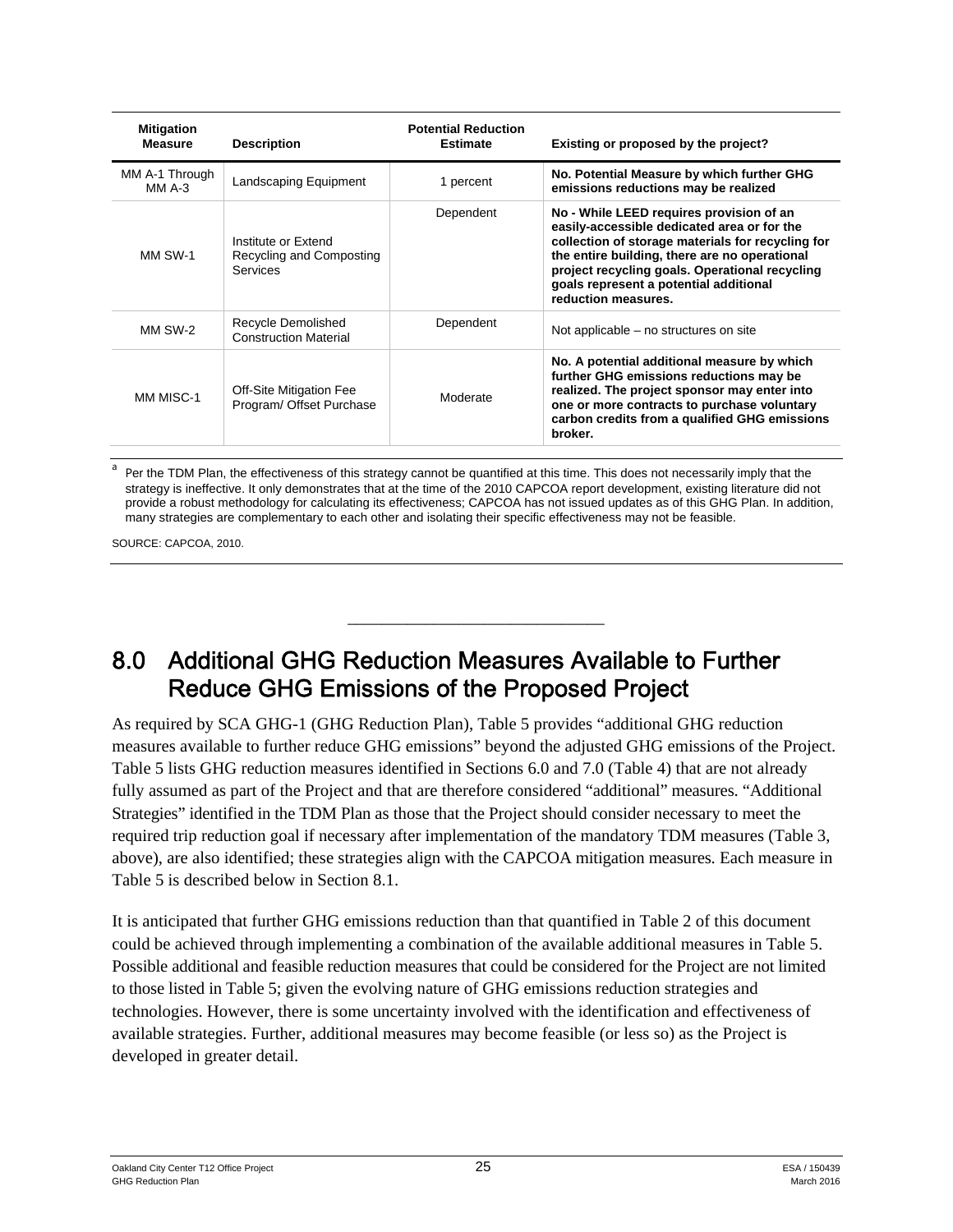An estimated range of possible emissions reduction is presented for some of the additional measures where it is meaningful. For other measures, a quantifiable emissions reduction cannot be reasonably estimated given the need for Project detail or programming that is not yet established, or because any quantifiable emissions reductions are so minimal (substantially less than zero) they are considered insubstantial. 10 However, the available additional measures are still identified for possible implementation by the Project to ensure emissions reduction to the greatest extent practical and feasible. Also, an individual assessment of the feasibility and applicability are also identified for each of the additional reduction measures in Table 5.

## **8.1 Summary Descriptions of Additional GHG Reduction Measures**

| <b>Mitigation Measure</b> | <b>Description</b>                                                                           | <b>CO<sub>2</sub>e Emissions</b><br><b>Reduction Estimate Range</b> |
|---------------------------|----------------------------------------------------------------------------------------------|---------------------------------------------------------------------|
| CAPCOA MM BE-2            | Install Programmable Thermostat Timers                                                       | <b>Insubstantial BMP</b>                                            |
| CAPCOA MM LE-1            | Install higher efficiency public street and area lighting                                    | 16 to 40 percent of lighting<br>energy                              |
| CAPCOA MM LE-2            | <b>Limit Outdoor Lighting Requirements</b>                                                   | Non-quantified BMP                                                  |
| CAPCOA MM AE-1            | Establish Onsite Renewable or Carbon-Neutral Energy<br>Systems-Generic                       | 0 percent $-$ 100 percent                                           |
| CAPCOA MM AE-2            | Establish Onsite Renewable or Carbon-Neutral Energy Systems<br>-solar power                  | 0 percent - 100 percent                                             |
| CAPCOA MM AE-4            | <b>Combined Heat and Power System</b>                                                        | 0 percent $-46$ percent of<br>electrical power                      |
| CAPCOA MM STD-8           | <b>Installation of Electric Vehicle Charging Stations</b>                                    | $0.5$ percent $-12.7$ percent<br>reduction in VMT                   |
| CAPCOA MM TRT-4           | Subsidized or Discounted Transit Program (Increased) <sup>a</sup>                            | 0.4 percent -0.7 percent<br>reduction in commute VMT <sup>b</sup>   |
| CAPCOA MM TRT-9           | Implement Car-sharing Program (Expanded to<br>Encourage/Subsidize Membership)                | 0.4 percent -0.7 percent<br>reduction in commute VMT <sup>b</sup>   |
| CAPCOA MM TRT-12          | Implement Bike Sharing Programs (Expanded to<br>Implement/Subsidize Membership) <sup>6</sup> | b                                                                   |
| CAPCOA MM TRT-14          | Price Workplace Parking (Increased) <sup>a</sup>                                             | 0.1 percent -19.7 percent<br>reduction in commute VMT <sup>b</sup>  |
| CAPCOA MM TRT-15          | Implement Employee Parking "Cash-out"                                                        | 0.6 percent -7.7 percent<br>reduction in commute VMT                |
| CAPCOA MM A-1             | Landscaping Equipment                                                                        | 1 percent                                                           |
| CAPCOA MM SW-1            | Institute or Extend Recycling and Composting Services                                        | Dependent                                                           |
| <b>CAPCOA MM MISC-1</b>   | Off-Site Mitigation Fee Program/ Offset Purchase                                             | Up to 100 percent of GHG                                            |

#### **TABLE 5 ADDITIONAL GHG REDUCTION MEASURES IDENTIFIED FOR POTENTIAL IMPLEMENTATION BY THE PROPOSED PROJECT**

<sup>a</sup> Identified as an "Additional Strategy" that the Project should consider to achieve the required TDM goals.

b Per the TDM Plan, the effectiveness of this strategy cannot be quantified at this time. This does not necessarily imply that the strategy is ineffective. It only demonstrates that at the time of the 2010 CAPCOA report development, existing literature did not provide a robust methodology for calculating its effectiveness; CAPCOA has not issued updates as of this GHG Plan. In addition, many strategies are complementary to each other and isolating their specific effectiveness may not be feasible.

 $10$  Measures identified as "insubstantial" could still be implemented, even though the emissions reduction would be minimal and the reductions are not specified in the Final GHG Reduction Plan Program.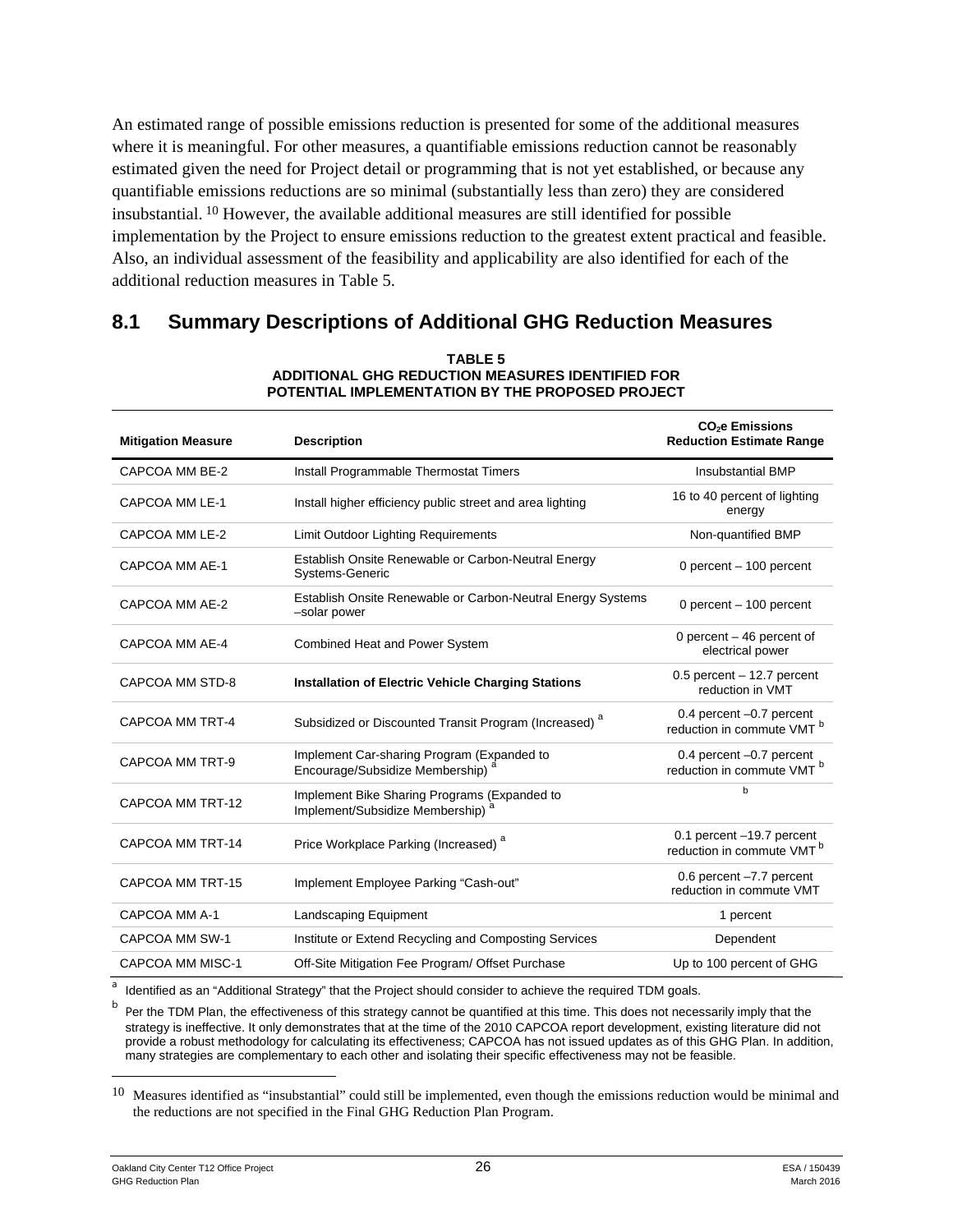*CAPCOA Mitigation Measure BE-2: Programmable Thermostats.* Programmable thermostat timers allow users to easily control when the HVAC system will heat or cool a certain space, thereby saving energy. CAPCOA cites an estimate the savings of this measure to be \$100 per year. Based on a commercial electrical rate of 0.18 dollars per kw-hr represents approximately 556 kw-hr per year or about 0.13 MT/year of  $CO<sub>2</sub>e$ .

#### *CAPCOA Mitigation Measure LE-1: Install Higher Efficiency Public Street and Area*

**Lighting.** Lighting sources contribute to GHG emissions indirectly, via the production of the electricity that powers these lights. Public street and area lighting includes streetlights, pedestrian pathway lights, area lighting for parks and parking lots, and outdoor lighting around public buildings. Lighting design should consider the amount of light required for the area intended to be lit. Lumens are the measure of the amount of light perceived by the human eye. Different light fixtures have different efficacies or the amount of lumens produced per watt of power supplied. This is different than efficiency, and it is important that lighting improvements are based on maintaining the appropriate lumens per area when applying this measure. Installing more efficacious lamps will use less electricity while producing the same amount of light, and therefore reduces the associated indirect GHG emissions.

*CAPCOA Mitigation Measure AE-1: Establish Onsite Renewable or Carbon-Neutral* 

*Energy Systems-Generic.* Using electricity generated from renewable or carbon-neutral power systems displaces electricity demand which would ordinarily be supplied by the local utility. Different sources of electricity generation that local utilities use have varying carbon intensities. Renewable energy systems such as fuel cells may have GHG emissions associated with them. Carbon-neutral power systems, such as photovoltaic panels, do not emit GHGs and will be less carbon intense than the local utility.

*CAPCOA Mitigation Measure AE-2: Establish Onsite Renewable or Carbon-Neutral Energy Systems-Solar Power.* Using electricity generated from photovoltaic (PV) systems displaces electricity demand which would ordinarily be supplied by the local utility. Since zero GHG emissions are associated with electricity generation from PV systems, the GHG emissions reductions from this mitigation measure are equivalent to the emissions that would have been produced had electricity been supplied by the local utility.

*CAPCOA Mitigation Measure MM AE-4: Combined Heat and Power System***.** For the same level of power output, combined heat and power (CHP) systems utilize less input energy than traditional separate heat and power (SHP) generation, resulting in fewer CO2 emissions. In traditional SHP systems, heat created as a by-product is wasted by being released into the environment. In contrast, CHP systems harvest the thermal energy and use it to heat onsite or nearby processes, thus reducing the amount of natural gas or other fuel that would otherwise need to be combusted to heat those processes. In addition CHP systems lower the demand for grid electricity, thereby displacing the CO2 emissions associated with the production of grid electricity.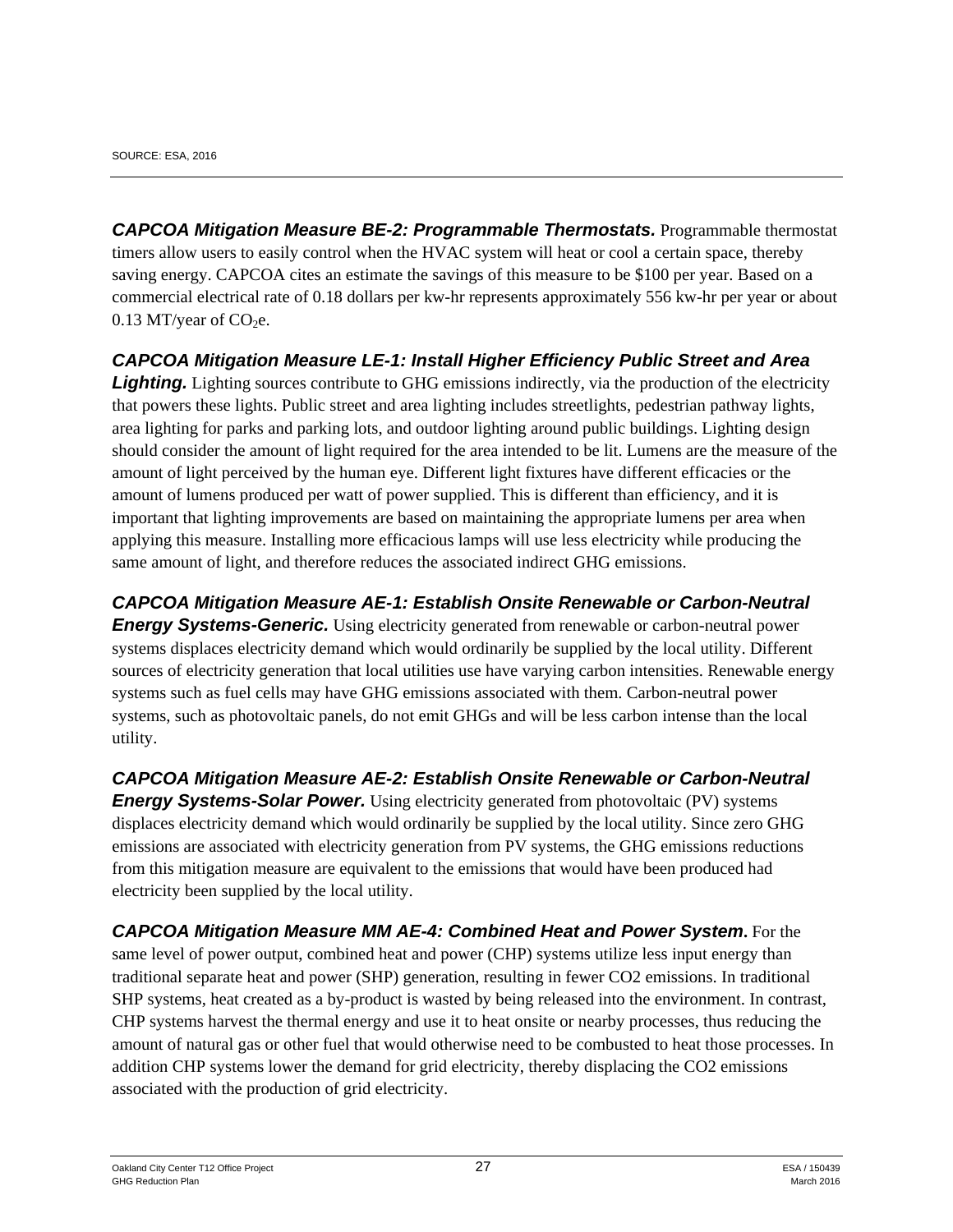*CAPCOA Mitigation Measure MM SDT-8: Installation of Electric Vehicle Charging*  **Stations.** To create an Neighborhood Electric Vehicle (NEV) network, the Project could implement the necessary infrastructure, including NEV parking, charging facilities, striping, signage, and educational tools.

CAPCOA Mitigation Measure MM E-4: Energy Star Roof. As more detail about the Project is developed, the Project could utilize energy efficient and/or light-colored roofing materials over substantial roof area for additional emissions reductions.

#### *CAPCOA Mitigation Measure MM TRT-4: Implement Subsidized or Discounted Transit Program (Increased).* At a level beyond that implemented as a mandatory measure in the TDM Plan, the Project's building management could encourage tenants to increase the transit subsidy provided to employees. Alternatively, the building management can include a specific number of transit passes with each lease agreement.

## *CAPCOA Mitigation Measure MM TRT-9: Implement Car-sharing Program (Expanded).*

In addition to the mandatory measure in the TDM Plan to designate on-site car-share spaces, the Project's building tenants could achieve increased usage of car-share by encouraging tenants to fully or partially pay for their employees' yearly membership fee and insurance associated with car-sharing.

## *CAPCOA Mitigation Measure MM TRT-12: Implement Bike-sharing Program*

*(Expanded).* In addition to the mandatory measure in the TDM Plan to coordinate the provision of a bike-share station, the Project's building tenants could achieve increased usage of bike-share by encouraging tenants to fully or partially pay for their employees' yearly membership fee and insurance associated with bike-sharing.

*CAPCOA Mitigation Measure TRT-14: Price Workplace Parking.* The Project could implement workplace parking pricing at its employment centers. This may include: explicitly charging for parking for its employees, implementing above market rate pricing, validating parking only for invited guests, not providing employee parking and transportation allowances, and educating employees about available alternatives. Though similar to the Employee Parking "Cash-Out" strategy below, this strategy focuses on implementing market rate and above market rate pricing to provide a price signal for employees to consider alternative modes for their work commute.

*CAPCOA Mitigation Measure TRT-15: Implement Employee Parking "Cash-out"***.** The project could require employers to offer employee parking "cash-out." The term "cashout" is used to describe the employer providing employees with a choice of forgoing their current subsidized/free parking for a cash payment equivalent to the cost of the parking space to the employer.

*CAPCOA Mitigation Measure A-1: Electric Yard Equipment Compatibility.* This measure would require provision of electrical outlets at building exterior areas. CAPCOA indicates that this measure has a low reduction score and does not quantify any emissions reduction related to this measure. Consequently, this measure is suggested to be implemented but no quantifiable reduction in GHG emissions can reliably be estimated.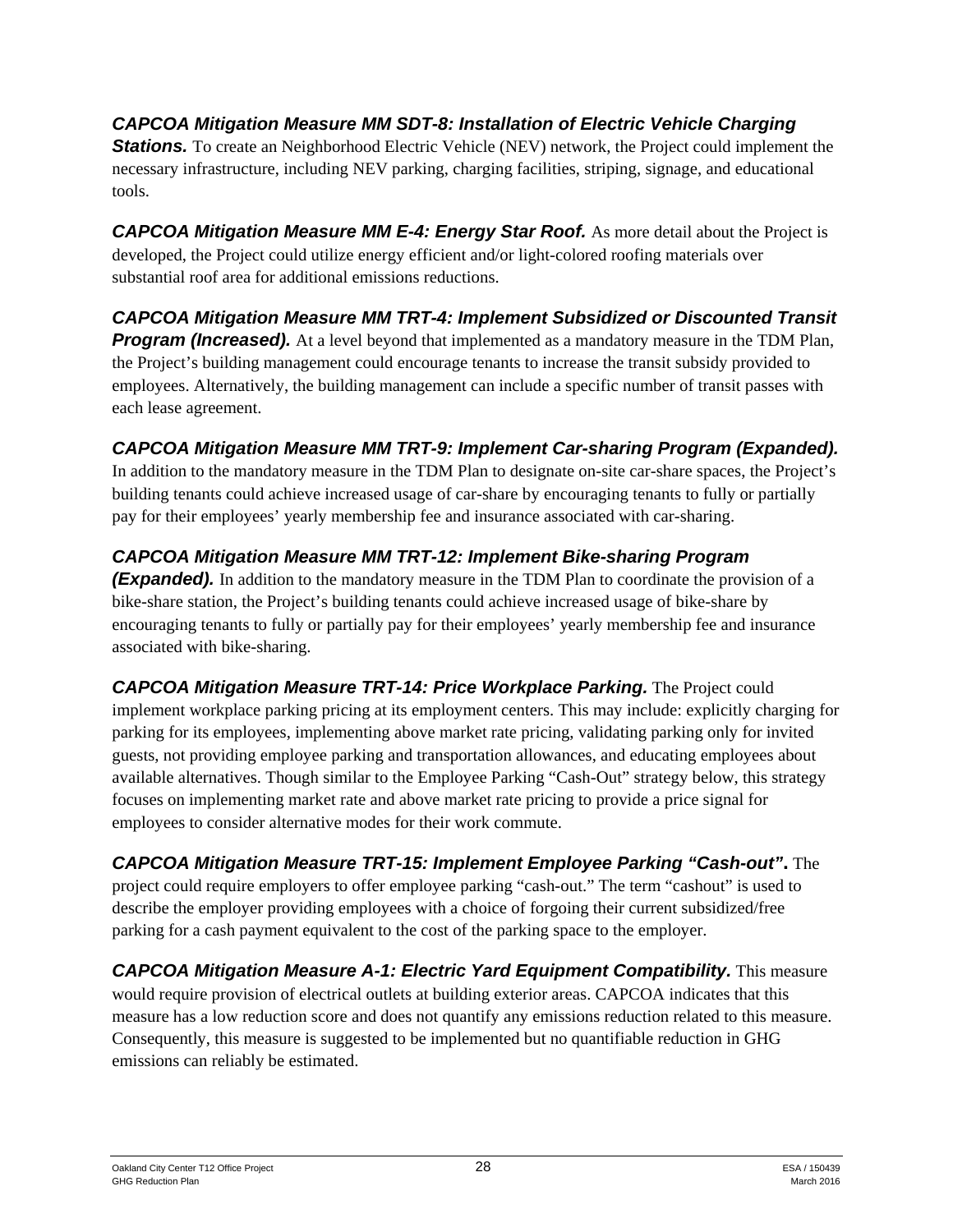*CAPCOA Mitigation Measure SW-1: Institute or Extend Composting or Recycling*  **Services.** The transport and decomposition of landfill waste and the flaring of landfill gas all produce GHG emissions. Decomposition of waste produces methane, a GHG which has a global warming potential over 20 times that of CO2. The transport of waste from the site of generation to the landfill produces GHG emissions from the combustion of the fuel used to power the vehicle. Choosing waste management practices which reduce the amount of waste sent to landfills will reduce GHG emissions. Strategies to reduce landfill waste include increasing recycling, reuse, and composting, and encouraging lifestyle choices and office practices which reduce waste generation.

 *CAPCOA Mitigation Measure MISC-2: Offset Purchase.* This analysis considers Offset Purchase (CAPCOA Mitigation Measures MISC-2) to be a potentially feasible measure within the timeframe of the Project, given (1) that the Project is anticipated to be operational in approximately 2019, given the potential for implementation of this measure to have a "Moderate/High" reduction estimate. The Project Sponsor may enter into one or more contracts to purchase voluntary carbon credits from a qualified GHG emissions broker. CEQA Guidelines Section 15126.4 (c), adopted March 18, 2010 expressly provides for this as mitigation to reduce GHG emissions.

\_\_\_\_\_\_\_\_\_\_\_\_\_\_\_\_\_\_\_\_\_\_\_\_\_\_\_\_\_\_

# 9.0 GHG Reduction Plan Program

# **9.1 GHG Emissions Reduction Targets**

The goal of the GHG Reduction Plan is to increase energy efficiency and reduce GHG emissions from the proposed Project to the greatest extent practical and feasible, but in no event less than the amount required to be less than the applicable significance threshold as adopted by the BAAQMD and consistent with the 36% reduction over the 2005 baseline goal of the ECAP. In other words, the GHG Plan is also intended to result in 100 percent emissions reduction of total operational GHG emissions over the threshold of significance. The target reduction in terms of  $MT CO<sub>2</sub>e$  of are as follows:

For Buildout, GHG emissions reduction measures beyond those included as part of the Project (discussed in Section 3.0) are identified to be combined to reduce the Proposed Project's **653 MT CO<sub>2</sub>e exceedance** of the ECAP reduction goal.<sup>11</sup>

# **9.2 Feasible Measures and Emissions Reductions for the Project**

This GHG Plan Program is intended to ensure implementation of a set of emissions reduction measures by the Project Applicant (or other responsible party) during development and operation of the Project. This Program specifies performance measures that the Project shall meet by implementing any one or more of the measures discussed above that offer substantial, quantifiable emissions reductions.

The GHG reduction measures shown in Table 5 are identified as measures available for potential implementation by the Proposed Project. However, other measures may be identified and approved by the City over the life of the Project; those listed in Table 5 are not intended to preclude use of other measures.

<sup>&</sup>lt;sup>11</sup> Total annual GHG emissions at Project Buildout is 12.030 MT CO<sub>2</sub>e compared to the 1,100 MT CO<sub>2</sub>e threshold (see Table 4).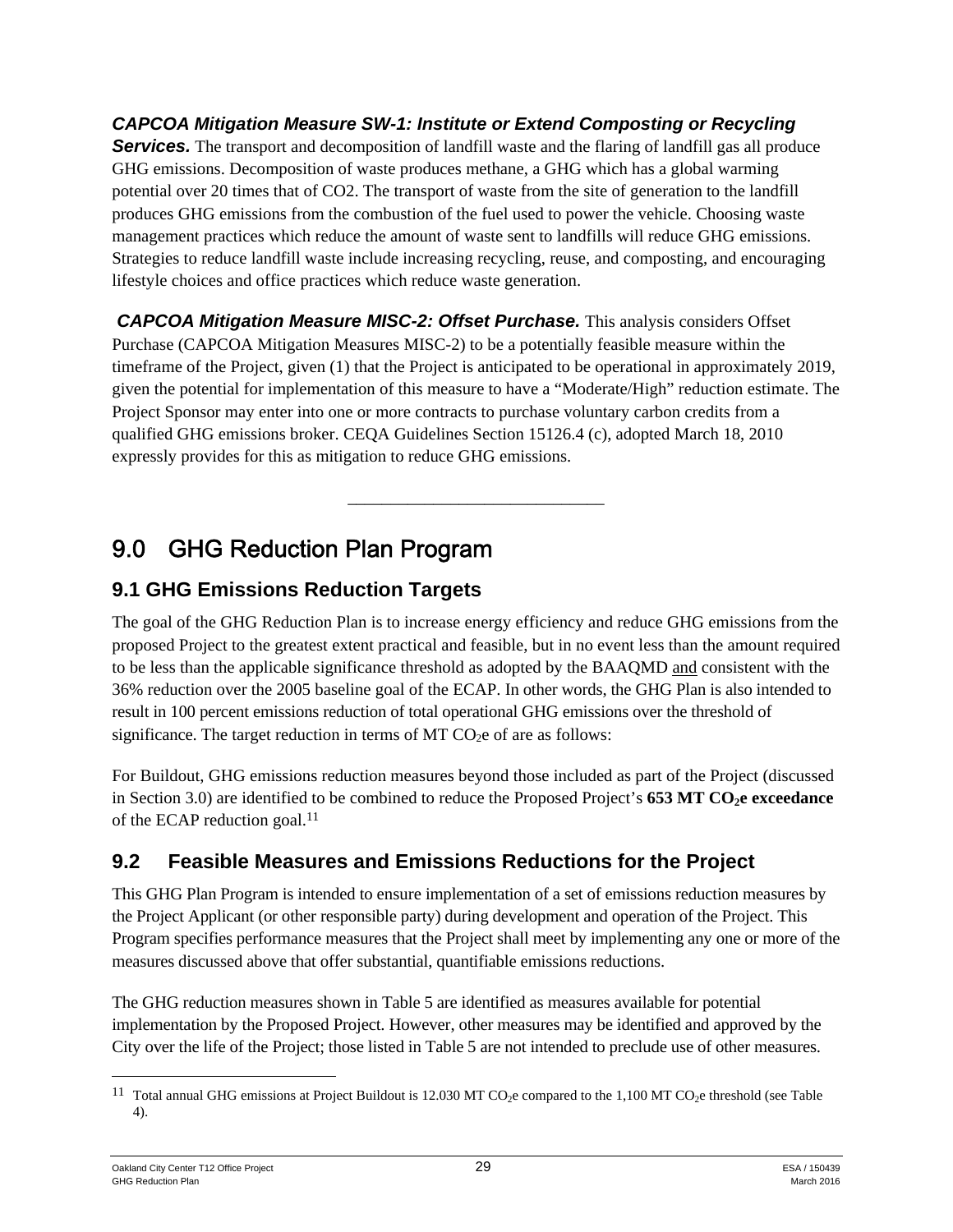GHG emissions reductions resulting from measures that the Project Applicant may implement at another offsite location, would also be credited to the Project's emissions reductions. Emissions reductions are estimated for each measure and a total provided based on reasonable operational assumptions about the Project. The Project Applicant, new employers of the Project after it is operational, shall implement a combination of the GHG reduction measures shown in Table 5, without limitation, except as limited in use of Offset Purchase (CAPCOA MM Misc-2) to preclude the Project Applicant from achieving the target reduction in GHG emissions solely through Offset Purchase.

For purposes of estimating, the minimum reduction for each measure that provides a quantifiable reduction range (in Table 5) is assumed, otherwise no estimate is reported. As a result, the potential reductions shown in Table 5 are expected to be less than what actual reductions could occur. The estimated emissions reduction that could be achieved by the GHG Plan Program in Table 5 would be sufficient to achieve the **653 MT CO<sub>2</sub>e exceedance** of the ECAP's 36 percent reduction goal given that offsets could be acquired to achieve the calculated shortfall of the remaining measures.

# **9.3 Implementation, Reporting, Monitoring and Funding**

To implement an approved GHG Reduction Plan for the City Center T-12 Office Project, the applicant/sponsor shall adhere to the following, in addition to the requirements of SCA GHG-1:

a) *Refined GHG Reduction Measures Program.* Prepare and submit to the City Planning Director or his/her designee for review and approval a refined GHG Reduction Plan program (Table 5, Program of Feasible, Effective GHG Reduction Measures for the Project), that specifies and quantifies GHG reduction measures identified in, but not limited to, Table 5 of this GHG Plan, that the Project will implement.

Potential additional GHG reduction measures to be considered include, but are not be limited to, measures recommended in BAAQMD's latest CEQA Air Quality Guidelines, the California Air Resources Board Scoping Plan Update (December 2014), the California Air Pollution Control Officers Association (CAPCOA) Quantifying Greenhouse Gas Mitigation Measures Document (August 2010), the California Attorney General's website, and Reference Guides on Leadership in Energy and Environmental Design (LEED) published by the U.S. Green Building Council.

The proposed additional GHG reduction measures must be reviewed and approved by the City Planning Director or his/her designee. The types of allowable GHG reduction measures include the following (listed in order of City preference): (1) physical design features; (2) operational features; and (3) the payment of fees to fund GHG-reducing programs (i.e., the purchase of "offset carbon credits," pursuant to item "b" below).

The allowable locations of the GHG reduction measures include the following (listed in order of City preference): (1) the project site; (2) off-site within the City of Oakland; (3) off-site within the San Francisco Bay Area Air Basin; (4) off-site within the State of California; then (5) elsewhere.

b) *Offset Carbon Credits Guidelines.* For GHG reduction measures involving the purchase of offset carbon credits), evidence of the payment/purchase shall be submitted to the City Planning Director or his/her designee for review and approval prior to completion of the project.

As with preferred locations for the implementation of all GHG reductions measures, the preference for offset carbon credit purchases include those that can be achieved as follows (listed in order of City preference): (1) within the City of Oakland; (2) within the San Francisco Bay Area Air Basin; (3)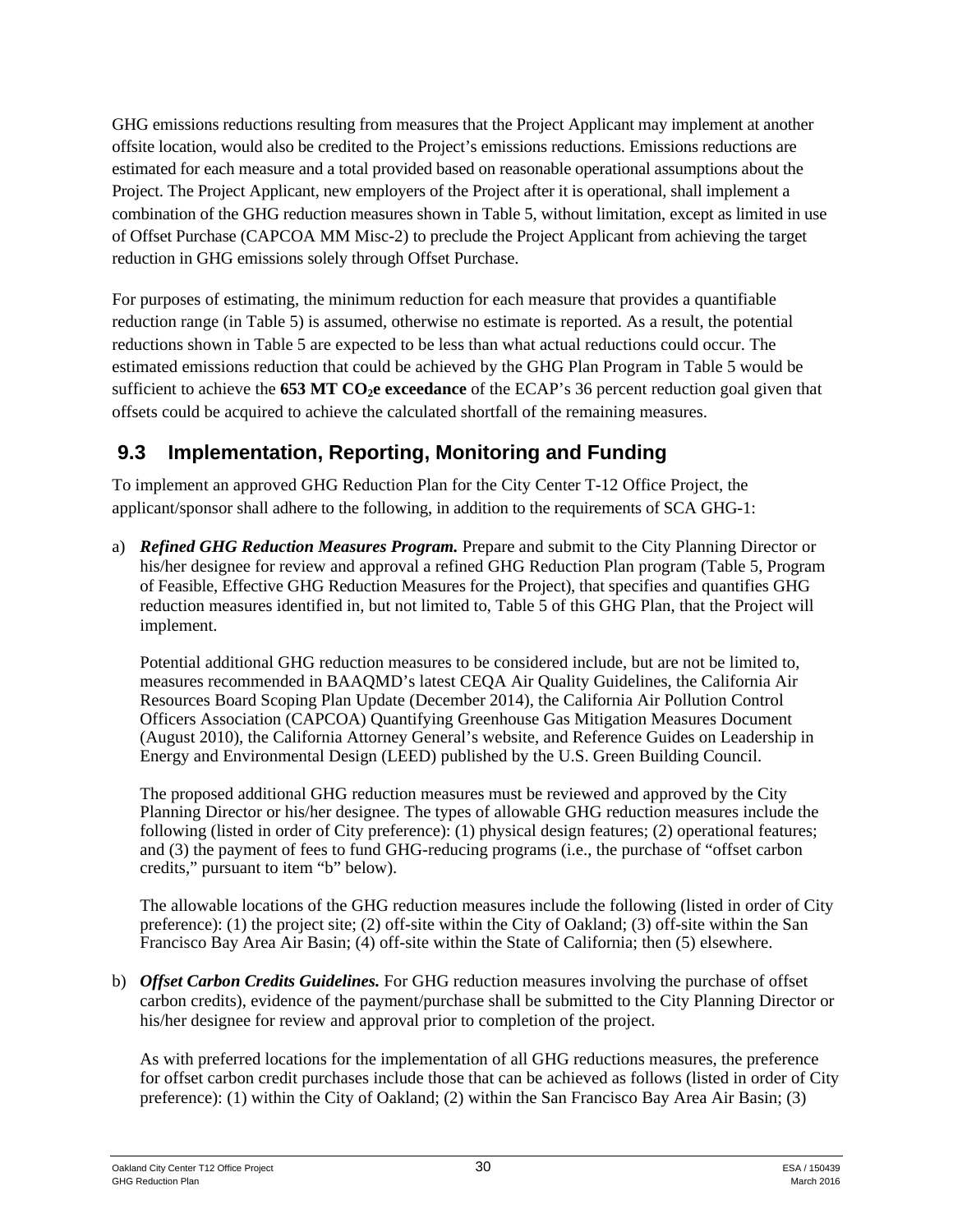within the State of California; then (4) elsewhere. The cost of offset carbon credit purchases shall be based on current market value at the time purchased and shall be based on the Project's operational emissions estimated in the 2016 CEQA Checklist (to which the GHG Reduction Plan is appended) or subsequent approved emissions inventory, which may result in emissions that are higher or lower than those estimated in the GHG Plan for the Project.

c) *Plan Implementation and Documentation.* For physical GHG reduction measures to be incorporated into the design of the Project, the measures shall be included on the drawings submitted for construction-related permits. For operational GHG reduction measures to be incorporated into the Project, the measures shall be implemented on an indefinite and ongoing basis beginning at the time of Project completion.

For physical GHG reduction measures to be incorporated into off-site projects, the measures shall be included on drawings and submitted to the City Planning Director or his/her designee for review and approval and then installed prior to completion of the subject project. For operational GHG reduction measures to be incorporated into off-site projects, the measures shall be implemented on an indefinite and ongoing basis beginning at the time of completion of the subject Project.

d) *Compliance, Monitoring and Reporting.* Upon City review and approval of the refined GHG Reduction Plan program, the applicant/sponsor shall satisfy the following requirements for ongoing monitoring and reporting to demonstrate that the additional GHG reduction measures are being implemented. The GHG Reduction Plan requires regular periodic evaluation over the life of the Project (generally estimated to be at least 40 years) to determine how the Plan is achieving required GHG emissions reductions over time, as well as the efficacy of the specific additional GHG reduction measures identified in the Plan.

Implementation of the additional GHG reduction measures and related requirements shall be ensured through the Project applicant/sponsor's compliance with a Mitigation Monitoring and Reporting Program, as will be implemented through Conditions of Approval adopted for the Project.

Generally, starting two years after the City issues the first Certificate of Occupancy for the Project, the Project applicant/sponsor shall prepare each year of the useful life of the Project an Annual GHG Emissions Reduction Report (Annual Report), subject to the City Planning Director or his/her designee for review and approval. The Annual Report shall be submitted to an independent reviewer of the City Planning Director's or his/her designee's choosing, to be paid for by the Project applicant/sponsor (see *Funding*, below), within two months of the anniversary of the Certificate of Occupancy.

The Annual Report shall summarize the Project's implementation of GHG reduction measures over the preceding year, intended upcoming changes, compliance with the conditions of the Plan, and include a brief summary of the previous year's Annual Report results (starting the second year). The Annual Report shall include a comparison of annual Project emissions to the baseline emissions reported in this GHG Plan.

The GHG Reduction Plan shall be considered fully attained when Project emissions are less than one applicable numeric BAAQMD CEQA Thresholds, as confirmed by the City Planning Director or his/her designee through an established monitoring program and consistency with the reduction targets of the ECAP are achieved. Monitoring and reporting activities will continue at the City's discretion, as discussed below.

e) *Funding***.** Within two months after the Certificate of Occupancy, the Project applicant/sponsor shall fund an escrow-type account or endowment fund to be used exclusively for preparation of Annual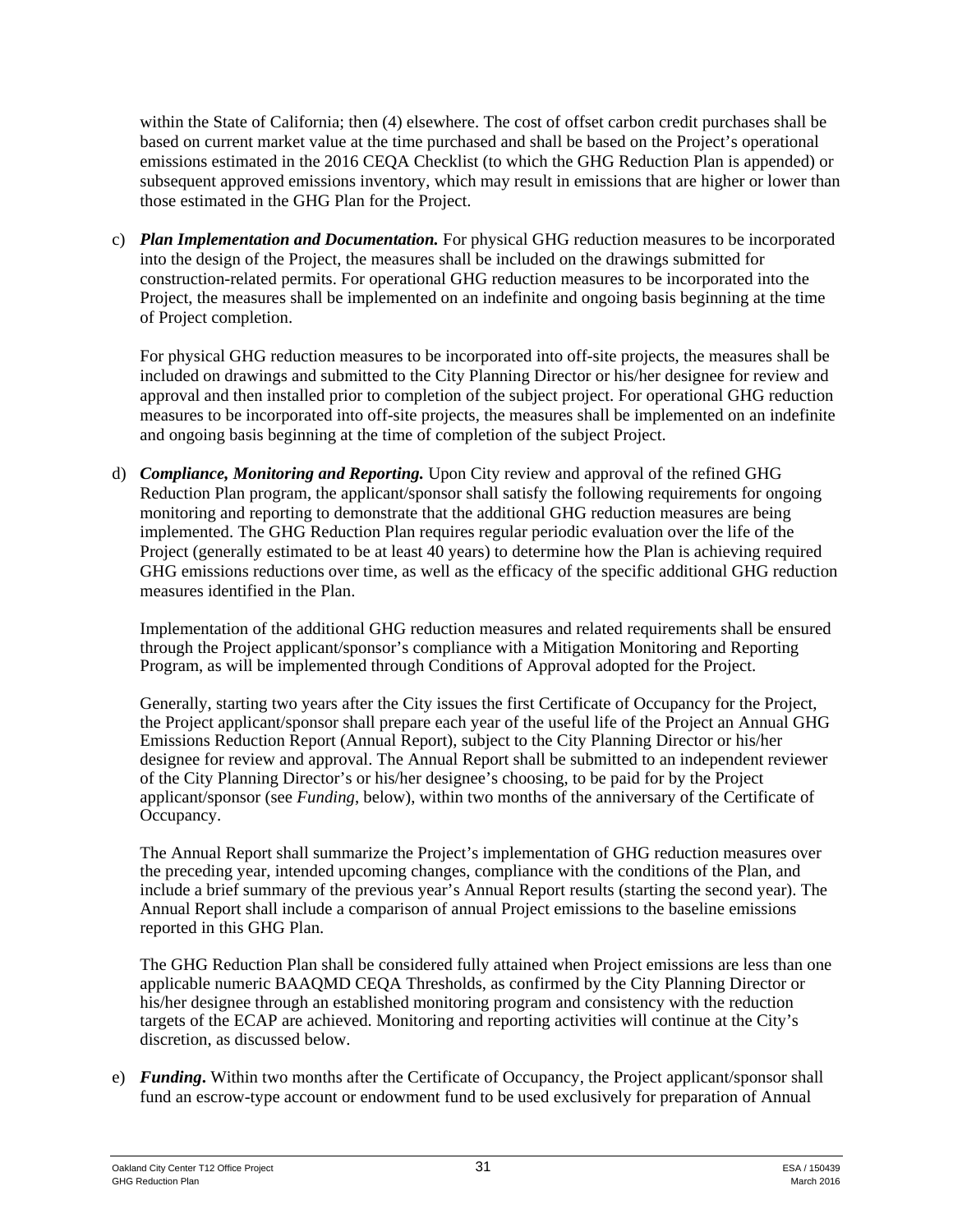Reports and review and evaluation by the City Planning Director or his/her designee, or its selected peer reviewers. The escrow-type account shall be initially funded by the Project applicant/sponsor in an amount determined by the City Planning Director or his/her designee and shall be replenished by the Project applicant/sponsor so that the amount does not fall below an amount determined by the City Planning Director or his/her designee. The mechanism of this account shall be mutually agreed upon by the Project applicant/sponsor and the City Planning Director or his/her designee, including the ability of the City to access the funds if the Project applicant/sponsor is not complying with the GHG Reduction Plan requirements, and/or to reimburse the City for its monitoring and enforcement costs.

f) *Corrective Procedure***.** If the third Annual Report, or any report thereafter, indicates that, in spite of the implementation of the GHG Reduction Plan, the Project is not achieving the GHG reduction goal, the project applicant/sponsor shall prepare a report for City review and approval, which proposes additional or revised GHG measures to better achieve the GHG emissions reduction goals, including without limitation, a discussion on the feasibility and effectiveness of the menu of other additional measures (Corrective GHG Action Plan). The Project applicant/sponsor shall then implement the approved Corrective GHG Action Plan.

If, one year after the Corrective GHG Action Plan is implemented, the required GHG emissions reduction target is still not being achieved, or if the Project applicant/owner fails to submit a report at the times described above, or if the reports do not meet City requirements outlined above, the City Planning Director or his/her designee may, in addition to its other remedies, (a) assess the Project applicant/sponsor a financial penalty based upon actual percentage reduction in GHG emissions as compared to the percent reduction in GHG emissions established in the GHG Reduction Plan; or (b) refer the matter to the City Planning Commission for scheduling of a compliance hearing to determine whether the Project's approvals should be revoked, altered or additional conditions of approval imposed.

The penalty as described in (a) above shall be determined by the City Planning Director or his/her designee and be commensurate with the percentage GHG emissions reduction not achieved (compared to the applicable numeric significance thresholds)

In determining whether a financial penalty or other remedy is appropriate, the City shall not impose a penalty if the Project applicant/sponsor has made a good faith effort to comply with the GHG Reduction Plan.

The City would only have the ability to impose a monetary penalty after a reasonable cure period and in accordance with the enforcement process outlined in Planning Code Chapter 17.152. If a financial penalty is imposed, such penalty sums shall be used by the City solely toward the implementation of the GHG Reduction Plan.

- g) *Timeline Discretion and Summary***.** The City Planning Director or his/her designee shall have the discretion to reasonably modify the timing of reporting, with reasonable notice and opportunity to comment by the applicant, to coincide with other related monitoring and reporting (e.g., for a TDM Plan) required for the Project.
	- *Fund Escrow-type Account for City Review*: Certificate of Occupancy plus 2 months
	- *Submit Baseline Inventory of "Actual Adjusted Emissions"*: Certificate of Occupancy plus 1 year
	- *Submit Annual Report #1*: Certificate of Occupancy plus 2 years